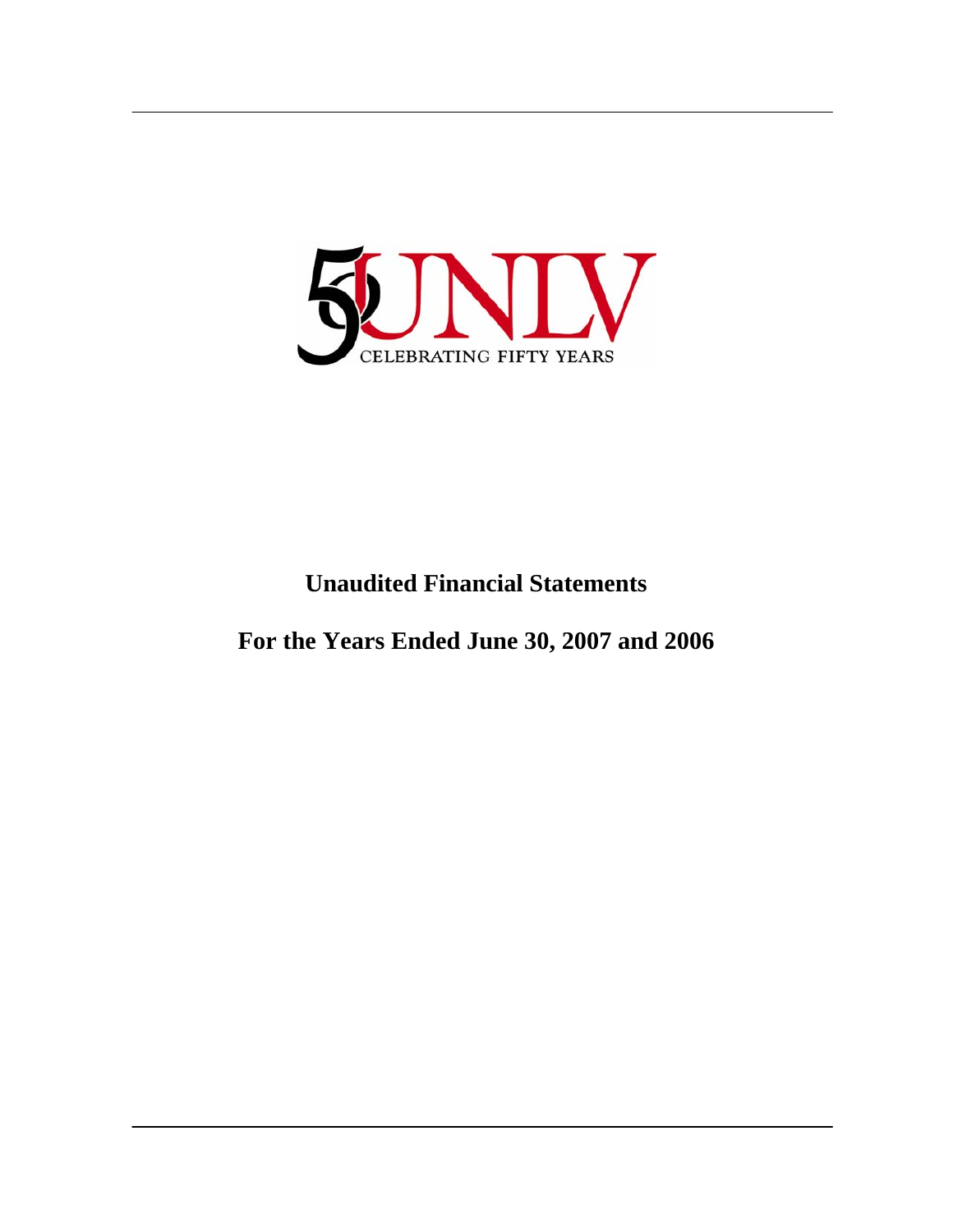

# **Unaudited Financial Statements For the Years Ended June 30, 2007 and 2006**

# **Contents**

| <b>Statement of Net Assets</b>                                 |   |
|----------------------------------------------------------------|---|
| Statements of Revenues, Expenses,<br>and Changes in Net Assets | 2 |
| <b>Statements of Cash Flows</b>                                | 3 |
| Footnotes to the Financial Statements                          |   |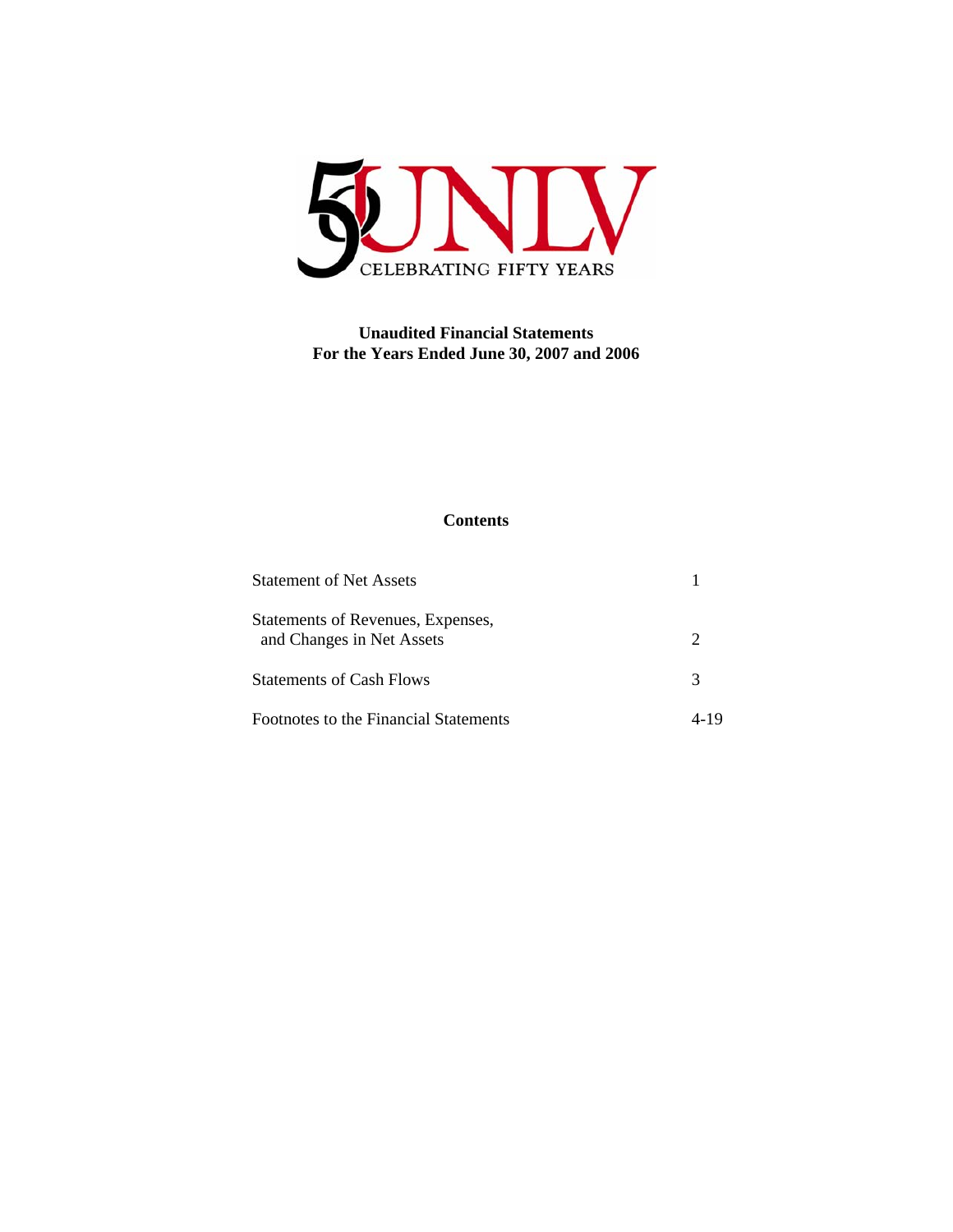# UNIVERSITY OF NEVADA, LAS VEGAS STATEMENTS OF NET ASSETS AS OF JUNE 30, 2007 AND 2006 UNAUDITED

|                                                                               | University                      |                   | <b>University Related</b><br>Organization |                        |
|-------------------------------------------------------------------------------|---------------------------------|-------------------|-------------------------------------------|------------------------|
|                                                                               | 2007                            | 2006              | 2007                                      | 2006                   |
| <b>Assets</b>                                                                 |                                 |                   |                                           |                        |
| <b>Current Assets:</b>                                                        |                                 |                   |                                           |                        |
| Cash and cash equivalents                                                     | 31,864,000                      | 64,396,000        | 11,903,000                                | 17,857,000             |
| Short-term investments                                                        | 130,300,000                     | 109,214,000       | 5,121,000                                 | 5,056,000              |
| Accounts receivable, net                                                      | 4,915,000                       | 5,950,000         |                                           |                        |
| Receivable from U.S. Government                                               | 10,158,000                      | 8,431,000         |                                           |                        |
| Receivable from State of Nevada<br>Current portion of pledges receivable, net | 16,294,000                      | 5,435,000         | 3,147,000                                 | 2,013,000              |
| Accrued interest receivable                                                   |                                 |                   | 546,000                                   | 534,000                |
| Current portion of loans receivable, net                                      | 478,000                         | 598,000           |                                           |                        |
| Inventories                                                                   | 1,844,000                       | 1,795,000         |                                           |                        |
| Current portion of deferred expenditures and deposits                         | 369,000                         | 78,000            | 80,000                                    | 72,000                 |
| <b>Total Current Assets</b>                                                   | 196,222,000                     | 195,897,000       | 20,797,000                                | 25,532,000             |
| Noncurrent Assets:                                                            |                                 |                   |                                           |                        |
| Cash held by State Treasurer                                                  | 64,382,000                      | 25,440,000        |                                           |                        |
| Restricted cash and cash equivalents                                          | 31,363,000                      | 31,598,000        |                                           |                        |
| Pledges receivable, net                                                       | $\mathbf{0}$                    |                   | 18,672,000                                | 19,210,000             |
| Receivable from State of Nevada                                               | 19,307,000                      | 89,284,000        |                                           |                        |
| Other restricted investments                                                  | $\mathbf{0}$                    | 65,325,000        |                                           |                        |
| <b>Endowment</b> investments                                                  | 54,285,000                      | 48,090,000        | 73,930,000                                | 64,071,000             |
| Investments                                                                   | $\mathbf{0}$                    |                   | 20,681,000                                | 19,191,000             |
| Loans receivable, net                                                         | 2,991,000                       | 2,789,000         |                                           |                        |
| Long-term deferred expenditures and deposits                                  | 1,845,000                       | 2,315,000         |                                           |                        |
| Assets held in charitable remainder trusts                                    | $\mathbf{0}$                    |                   | 4,535,000                                 | 4,173,000              |
| Capital assets, net                                                           | 692,799,000                     | 548,658,000       | 1,914,000                                 | 1,979,000              |
| Other assets<br><b>Total Noncurrent Assets</b>                                | $\boldsymbol{0}$<br>866,972,000 | 813,499,000       | 638,000<br>120,370,000                    | 709,000<br>109,333,000 |
|                                                                               |                                 |                   |                                           |                        |
| <b>Total Assets</b>                                                           | 1,063,194,000                   | 1,009,396,000     | 141,167,000                               | 134,865,000            |
| <b>Liabilities</b>                                                            |                                 |                   |                                           |                        |
| Current Liabilities:                                                          |                                 |                   |                                           |                        |
| Accounts payable                                                              | 33,581,000                      | 27,992,000        | 157,000                                   | 41,000                 |
| Accrued payroll and related liabilities                                       | 11,514,000                      | 10,835,000        |                                           |                        |
| Unemployment insurance and worker's compensation liability                    | 2,208,000                       | 1,926,000         |                                           |                        |
| Current portion of compensated absences                                       | 8,746,000                       | 7,707,000         |                                           |                        |
| Current portion of long term debt                                             | 9,530,000                       | 7,529,000         | 170,000                                   | 185,000                |
| Current portion of obligations under capital leases                           | 1,026,000                       | 1,077,000         |                                           |                        |
| Accrued interest payable                                                      | 4,579,000                       | 5,318,000         |                                           |                        |
| Deferred revenue                                                              | 16,813,000                      | 13,823,000        |                                           |                        |
| Funds held in trust for others                                                | 3,483,000                       | 5,313,000         | 327.000                                   |                        |
| <b>Total Current Liabilities</b>                                              | 91,480,000                      | 81,520,000        |                                           | 226,000                |
| Noncurrent Liabilities:                                                       |                                 |                   |                                           |                        |
| Deferred revenue                                                              | 407,000                         | 420,000           |                                           |                        |
| Refundable advances under federal loan program                                | 2,661,000                       | 2,669,000         |                                           |                        |
| Compensated absences                                                          | 4,001,000                       | 3,870,000         |                                           |                        |
| Long term debt                                                                | 241,494,000                     | 246,666,000       | 950,000                                   | 1,120,000              |
| Obligations under capital leases                                              | 4,342,000                       | 5,250,000         |                                           |                        |
| Liability under charitable remainder trusts                                   |                                 |                   | 435,000                                   | 399,000                |
| Other liabilities<br><b>Total Noncurrent Liabilities</b>                      | 252,905,000                     | 258,875,000       | 60,000<br>1,445,000                       | 68,000<br>1,587,000    |
|                                                                               |                                 |                   |                                           |                        |
| <b>Total Liabilities</b>                                                      | 344,385,000                     | 340,395,000       | 1,772,000                                 | 1,813,000              |
| <b>Total Net Assets</b>                                                       | 718,809,000                     | \$<br>669,001,000 | 139,395,000<br>\$                         | \$<br>133,052,000      |
| <b>Net Assets consist of:</b>                                                 |                                 |                   |                                           |                        |
| Invested in capital assets, net of related debt                               | 473,584,000                     | 402,017,000       | 86,000                                    | 130,000                |
| Restricted for:                                                               |                                 |                   |                                           |                        |
| Nonexpendable                                                                 | 11,632,000                      | 11,604,000        | 64,475,000                                | 53,235,000             |
| Expendable<br>Scholarships, research and instruction                          | 42,858,000                      | 38,475,000        | 59,302,000                                | 67,477,000             |
| Loans                                                                         | 767,000                         | 688,000           | 0                                         |                        |
| Capital projects                                                              | 81,161,000                      | 113,806,000       | $\boldsymbol{0}$                          | $\bf{0}$               |
| Debt service                                                                  | 548,000                         | 7,310,000         | $\boldsymbol{0}$                          | $\mathbf{0}$           |
| Unrestricted                                                                  | 108,259,000                     | 95,101,000        | 15,532,000                                | 12,210,000             |
| <b>Total Net Assets</b>                                                       | 718,809,000<br>S                | 669,001,000<br>\$ | 139,395,000<br>\$                         | \$<br>133,052,000      |

The accompanying notes are an integral part of these financial statements.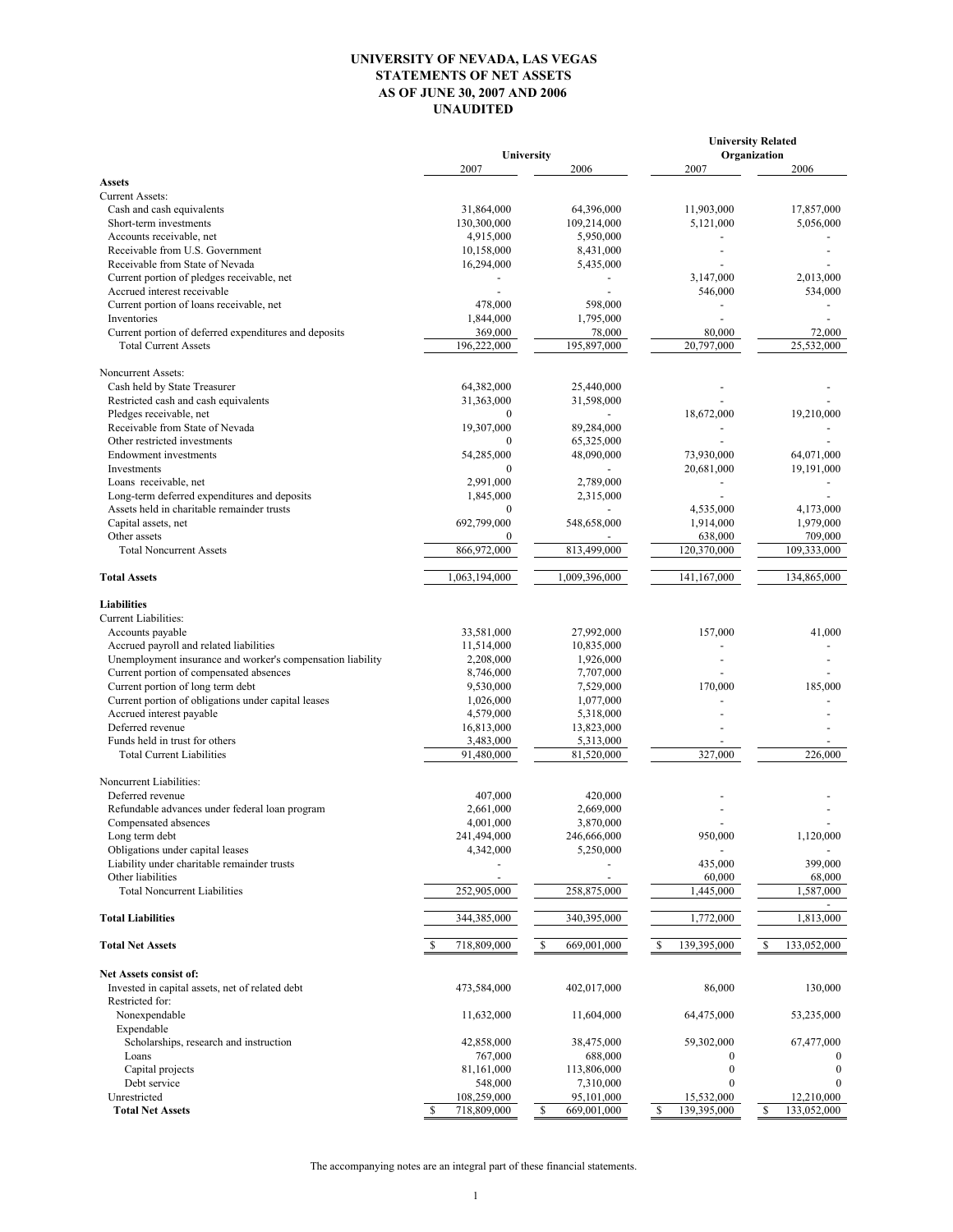# UNIVERSITY OF NEVADA, LAS VEGAS STATEMENTS OF REVENUES, EXPENSES, AND CHANGES IN NET ASSETS FOR THE YEARS ENDED JUNE 30, 2007 AND 2006 UNAUDITED

|                                                                                           | University           |                      |                        | Organization           |
|-------------------------------------------------------------------------------------------|----------------------|----------------------|------------------------|------------------------|
|                                                                                           | 2007                 | 2006                 | 2007                   | 2006                   |
| <b>Revenues</b>                                                                           |                      |                      |                        |                        |
| <b>Operating Revenues</b>                                                                 |                      |                      |                        |                        |
| Student tuition and fees (net of scholarship allowances                                   |                      |                      |                        |                        |
| of 23543000 and 23901000                                                                  | 112,984,000          | 107,020,000          | $\mathbf{0}$           | $\mathbf{0}$           |
| Donor contributions - cash                                                                | $\boldsymbol{0}$     | $\boldsymbol{0}$     | 33,078,000             | 26,326,000             |
| Donor contributions - noncash                                                             | $\mathbf{0}$         | $\mathbf{0}$         | 502,000                | 2,304,000              |
| Federal grants and contracts                                                              | 65,050,000           | 57,995,000           | $\mathbf{0}$           | $\mathbf{0}$           |
| State grants and contracts                                                                | 31,503,000           | 25,009,000           | $\theta$               | $\boldsymbol{0}$       |
| Local grants and contracts                                                                | 1,987,000            | 1,403,000            | $\mathbf{0}$           | $\mathbf{0}$           |
| Other grants and contracts                                                                | 4,651,000            | 5,662,000            | $\mathbf{0}$           | $\boldsymbol{0}$       |
| Sales and services of educational departments                                             | 23,969,000           | 25,958,000           | $\theta$               | $\Omega$               |
| Sales and services of auxiliary enterprises                                               |                      |                      |                        |                        |
| (net of scholarship allowances of 931000 and 973000                                       | 44,930,000           | 41,806,000           | $\mathbf{0}$           | $\mathbf{0}$           |
| Interest earned on loans receivable                                                       | 44,000               | 48,000               | $\theta$               | $\Omega$               |
| Other operating revenues                                                                  | 1,501,000            | 928,000              | 104,000                | 137,000                |
| Total operating revenues                                                                  | 286,619,000          | 265,829,000          | 33,684,000             | 28,767,000             |
|                                                                                           |                      |                      |                        |                        |
| <b>Expenses</b>                                                                           |                      |                      |                        |                        |
| <b>Operating Expenses</b>                                                                 |                      |                      |                        |                        |
| Employee compensation and benefits                                                        | 316,323,000          | 277,687,000          | 2,019,000              | 2,003,000              |
| Utilities                                                                                 | 12,559,000           | 11,202,000           | $\Omega$               |                        |
| Supplies and services                                                                     | 100,668,000          | 99,328,000           | 1,012,000              | 828,000                |
| Scholarships and fellowships                                                              | 15,391,000           | 15,125,000           | $\theta$               |                        |
| Program expenses                                                                          | $\mathbf{0}$         | $\mathbf{0}$         | 94,000                 | 40,000                 |
| Depreciation                                                                              | 26,787,000           | 25,435,000           | 75,000                 | 105,000                |
| Total operating expenses                                                                  | 471,728,000          | 428,777,000          | 3,200,000              | 2,976,000              |
|                                                                                           |                      |                      |                        |                        |
| Operating (loss) income                                                                   | (185, 109, 000)      | (162, 948, 000)      | 30,484,000             | 25,791,000             |
| <b>Nonoperating Revenue (Expenses)</b>                                                    |                      |                      |                        |                        |
| State appropriations                                                                      | 185,026,000          | 175,772,000          |                        |                        |
| Gifts (including \$8,458,000 and \$9,846,000 from the UNLV Foundation)                    | 9,233,000            | 14,342,000           |                        |                        |
| Investment income                                                                         | 32,685,000           | 20,700,000           | 12,377,000             | 5,975,000              |
| Loss on disposal of plant assets                                                          | (969,000)            | (888,000)            |                        |                        |
| Interest on capital asset-related debt                                                    | (9,273,000)          | (8,046,000)          |                        |                        |
| Payments to University of Nevada, Las Vegas                                               |                      |                      | (40,079,000)           | (15,343,000)           |
| Net transfers to System Administration                                                    | (14,257,000)         | (5,008,000)          |                        |                        |
| Other nonoperating revenues (expenses)                                                    | (41,000)             | 4,581,000            | 328,000                | 352,000                |
| Net nonoperating revenues (expenses)                                                      | 202,404,000          | 201,453,000          | (27, 374, 000)         | (9,016,000)            |
| Income (loss) before other revenue, expenses, gains or losses                             | 17,295,000           | 38,505,000           | 3,110,000              | 16,775,000             |
|                                                                                           |                      |                      |                        |                        |
| Capital grants and gifts (including \$31,577,000 and                                      | 32,408,000           | 7,385,000            | $\boldsymbol{0}$       | $\boldsymbol{0}$       |
| \$5,448,000 from the UNLV Foundation)                                                     |                      |                      | $\mathbf{0}$           | $\mathbf{0}$           |
| State appropriations restricted for capital purposes<br>Additions to permanent endowments | 61,000               | 63,733,000           |                        |                        |
|                                                                                           |                      |                      |                        |                        |
| (including \$44,000 and \$49,000 from the UNLV Foundation)<br>Total other revenues        | 44,000<br>32,513,000 | 82,000<br>71,200,000 | 3,233,000<br>3,233,000 | 1,678,000<br>1,678,000 |
|                                                                                           |                      |                      |                        |                        |
| Increase in net assets                                                                    | 49,808,000           | 109,705,000          | 6,343,000              | 18,453,000             |
| <b>Net Assets</b>                                                                         |                      |                      |                        |                        |
| Net Assets - beginning of year                                                            | 669,001,000          | 559,296,000          | 133,052,000            | 114,599,000            |
| Net Assets - end of year                                                                  | 718,809,000<br>\$    | \$<br>669,001,000    | 139,395,000<br>\$      | \$<br>133,052,000      |

The accompanying notes are an integral part of these financial statements.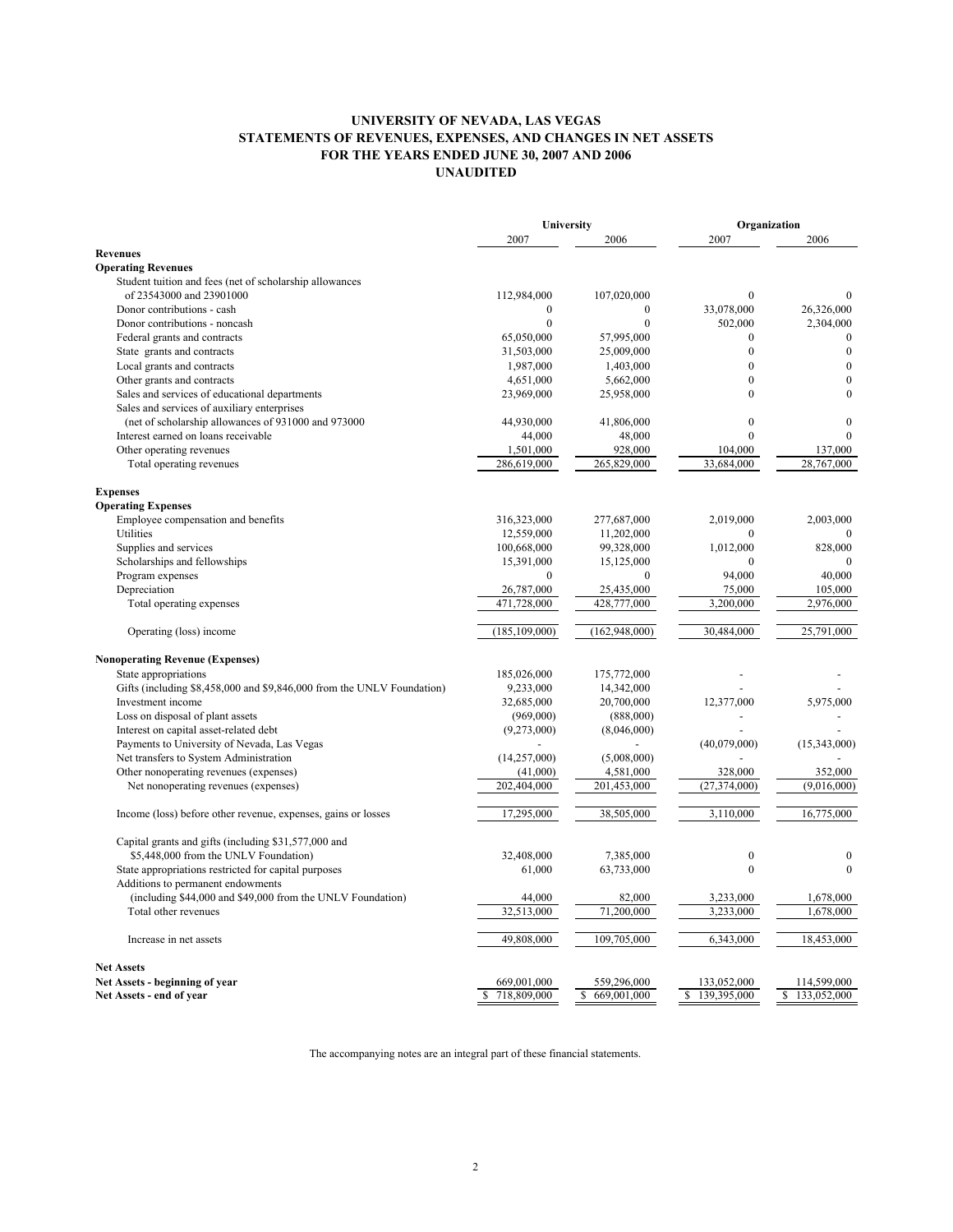#### UNAUDITED UNIVERSITY OF NEVADA, LAS VEGAS STATEMENTS OF CASH FLOWS FOR THE YEARS ENDED JUNE 30, 2007 AND 2006

|                                                                                     |                                | University                   |
|-------------------------------------------------------------------------------------|--------------------------------|------------------------------|
|                                                                                     | 2007                           | 2006                         |
| Cash flows from operating activities                                                |                                |                              |
| Tuition and fees                                                                    | \$114,353,000                  | \$107,648,000                |
| Grants and contracts                                                                | 102,744,000                    | 84,175,000                   |
| Payments to suppliers                                                               | (101,900,000)                  | (97, 257, 000)               |
| Payments for utilities                                                              | (12,301,000)                   | (10, 802, 000)               |
| Payments for compensation and benefits                                              | (313,682,000)                  | (274, 566, 000)              |
| Payments for scholarships and fellowships                                           | (15,383,000)                   | (15, 125, 000)               |
| Loans issued to students and employees                                              | (1, 175, 000)                  | (1,030,000)                  |
| Collection of loans to students and employees                                       | 1,200,000                      | 967,000                      |
| Sales and services of auxiliary enterprises                                         | 44,799,000                     | 41,235,000                   |
| Sales and services of educational departments                                       | 24,569,000                     | 25,571,000                   |
| Other receipts                                                                      | 1,495,000                      | 1,025,000                    |
| Net cash used by operating activities                                               | (155, 281, 000)                | (138, 159, 000)              |
| Cash flows from noncapital financing activities                                     |                                |                              |
| State appropriations                                                                | 174,299,000                    | 176,226,000                  |
| Net transfers to System Administration                                              | (14,257,000)                   | (5,008,000)                  |
| Gifts and grants for other than capital purposes                                    | 9,062,000                      | 12,378,000                   |
| Gifts for endowment purposes                                                        | 44,000                         | 83,000                       |
| Direct lending receipts                                                             | 50,248,000                     | 47,950,000                   |
| Direct lending disbursements                                                        | (50,340,000)                   | (47,939,000)                 |
| Agency transactions                                                                 | (1,834,000)                    | 2,402,000                    |
| Other                                                                               | 34,000                         | 84,000                       |
| Net cash provided by noncapital financing activities                                | 167,256,000                    | 186,176,000                  |
|                                                                                     |                                |                              |
| Cash flows from capital financing activities<br>Proceeds from capital debt          | 39,457,000                     | 138,429,000                  |
| Proceeds from sale of land                                                          |                                | 7,347,000                    |
| Capital appropriations                                                              | 70,330,000                     | 5,387,000                    |
| Capital grants and gifts received                                                   | 32,162,000                     | 6,491,000                    |
| Bond issuance costs                                                                 | (60,000)                       | (1,207,000)                  |
| Purchases of capital assets                                                         | (162,808,000)                  | (78, 478, 000)               |
| Principal paid on capital debt and leases                                           | (42,006,000)                   | (19, 478, 000)               |
| Interest paid on capital debt and leases                                            | (13,816,000)                   | (7,913,000)                  |
| Other                                                                               | 492,000                        | 3,000                        |
| Net cash used by capital financing activities                                       | (76, 249, 000)                 | 50,581,000                   |
|                                                                                     |                                |                              |
| <b>Cash flows from investing activities</b>                                         |                                |                              |
| Proceeds from sales and maturities of investments                                   | 81,040,000                     | 37,588,000                   |
| Purchase of investments                                                             | (21,067,000)                   | (96, 167, 000)               |
| Interest and dividends on investments                                               | 14,148,000                     | 9,850,000                    |
| Net increase in cash equivalents, non current investments                           | (3,672,000)                    | 1,095,000                    |
| Net cash used by investing activies                                                 | 70,449,000                     | (47, 634, 000)               |
| Net (decrease) increase in cash and cash equivalents                                | 6,175,000                      | 50,964,000                   |
| Cash and cash equivalents, beginning of year                                        | 121,434,000                    | 70,470,000<br>121.434.000    |
| Cash and cash equivalents, end of year                                              | 127,609,000<br>S               | \$                           |
| Reconciliation of operating loss to net cash                                        |                                |                              |
| used by operating activities                                                        |                                |                              |
| Operating loss                                                                      | \$(185,109,000)                | \$(162,948,000)              |
| Adjustments to reconcile operating loss to net cash used by operating activities:   |                                |                              |
| Depreciation expense                                                                | 26,787,000                     | 25,435,000                   |
| Supplies expense related to noncash gifts                                           | 155,000                        | 417,000                      |
| Changes in assets and liabilities:                                                  |                                |                              |
| Receivables, net                                                                    | (1,016,000)                    | (5,438,000)                  |
| Loans receivable, net                                                               | 10,000                         | 144,000                      |
| Inventories                                                                         | (49,000)                       | 246,000                      |
| Deferred expenditures and deposits                                                  | (291,000)                      | 102,000                      |
| Accounts payable                                                                    | (873,000)                      | 1,747,000                    |
| Accrued payroll and related liabilities                                             | 679,000                        | 1,369,000                    |
| Accrued unemployment and workers' compensation insurance                            | 282,000                        | 375,000                      |
| Deferred revenue                                                                    | 2,982,000                      | (212,000)                    |
| Refundable advances under federal loan program                                      | (8,000)                        | (128,000)                    |
| Compensated absences<br>Net cash used by operating activies                         | 1,170,000<br>\$(155, 281, 000) | 732,000<br>\$(138, 159, 000) |
|                                                                                     |                                |                              |
| Non cash transactions                                                               |                                |                              |
| Capital assets acquired by incurring capital lease obligations and accounts payable | 25,174,000                     | S<br>18,830,000              |
| Capital assets acquired by gift                                                     | S<br>405,000                   | \$<br>886,000                |
| Donated supplies reducing proceeds of gifts and grants                              |                                |                              |
| for other than capital purposes                                                     | \$<br>155,000                  | \$<br>417,000                |
| Loss on disposal of assets                                                          | \$<br>969,000                  | $\mathbb{S}$<br>888,000      |

The accompanying notes are an integral part of these financial statements.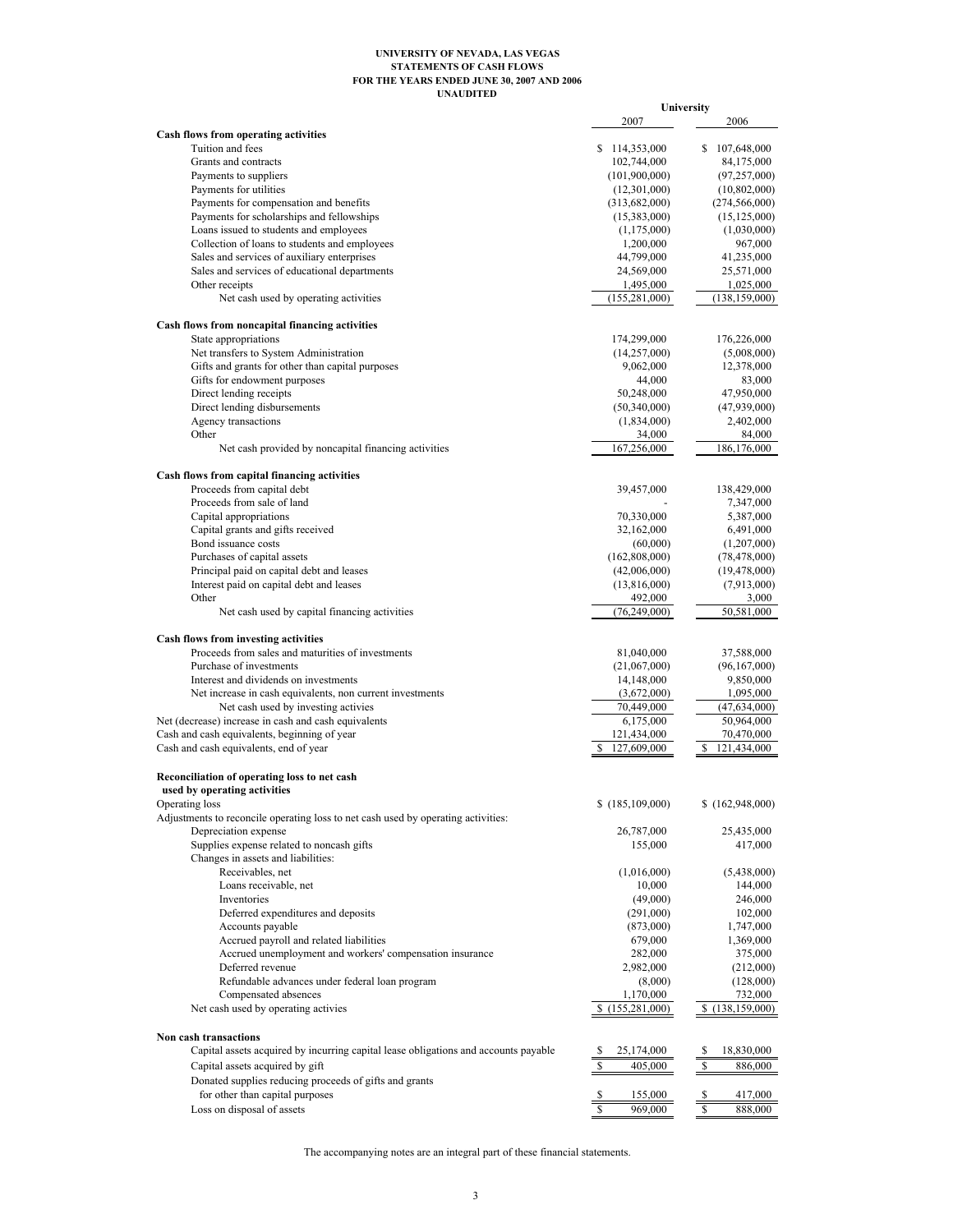# **NOTES TO FINANCIAL STATEMENTS FOR THE YEARS ENDED JUNE 30, 2007 AND 2006 (UNAUDITED)**

#### **NOTE 1 - Organization:**

The accompanying financial statements include the accounts of all University of Nevada, Las Vegas ("UNLV") operations and its component unit. UNLV is one of nine divisions or campuses of the Nevada System of Higher Education (the "System"), formerly known as the University and Community College System of Nevada, which also includes:

University of Nevada, Reno Nevada State College College of Southern Nevada Truckee Meadows College Western Nevada College Great Basin College Desert Research Institute Nevada System of Higher Education Administration

The System is an agency of the State of Nevada (the "State") and UNLV receives significant support from, and has significant assets held by, the State, as set forth in the accompanying financial statements.

UNLV is not a separate legal entity; it is a campus of the System and is governed by the System's Board of Regents. Certain administrative expenditures of the System are not charged or allocated to UNLV because they are not directly related to UNLV's operations.

The University Related Organization column in the financial statements includes the financial data of UNLV's discretely presented component unit. The University of Nevada, Las Vegas Foundation ("UNLV Foundation") is a nonprofit corporation whose missions include the facilitation, solicitation and management of gift revenues for the benefit of UNLV; management of endowment and short-term funds on behalf of UNLV; and participation as appropriate and as requested in other activities to assist UNLV. This component unit is included in the University's financial reporting entity because of its relationship and the significance of its financial relationship with UNLV. The UNLV Foundation distributed \$40,079,000 and \$15,343,000 to UNLV during the years ended June 30, 2007 and June 30, 2006, respectively, for both restricted and unrestricted purposes. Complete financial statements for the UNLV Foundation can be obtained from their offices at 4505 Maryland Parkway, Las Vegas, Nevada 89154-1006.

UNLV contributes to the administrative and accounting support of the UNLV Foundation. This support totaled \$1,152,000 and \$1,141,000 for the years ended June 30, 2007 and June 30, 2006, respectively.

#### **NOTE 2 – Summary of Significant Accounting Policies**

The significant accounting policies are described below to enhance the usefulness of the financial statements to the reader.

#### **BASIS OF PRESENTATION**

The financial statements have been prepared in accordance with accounting principles generally accepted in the United States of America as prescribed by the Governmental Accounting Standards Board ("GASB"), including Statement No. 34, *Basic Financial Statements – and Management's Discussion and Analysis – for State and Local Governments,* and Statement No. 35*, Basic Financial Statements and Management's Discussion and Analysis of Public Colleges and Universities*.

The financial statements required by Statement No. 35 are the Statement of Net Assets, the Statement of Revenues, Expenses and Changes in Net Assets and the Statement of Cash Flows. Financial reporting requirements also include Management's Discussion and Analysis of UNLV's financial position and results of operations.

During 2006, UNLV adopted GASB Statement No. 42, *Accounting and Reporting for Impairment of Capital Assets and for Insurance Recoveries,* which requires an evaluation of prominent events or changes in circumstances to determine whether an impairment loss should be recorded and that any insurance recoveries be netted with the impairment loss. UNLV has determined that no assets are impaired at June 30, 2006 or 2007.

During 2006, UNLV adopted GASB Statement No. 47, *Accounting for Termination Benefits*, which specifies when and how the cost of termination benefits should be recognized in accrual-based financial statements. UNLV has determined that no termination benefits are required to be recorded at June 30, 2007 or 2006.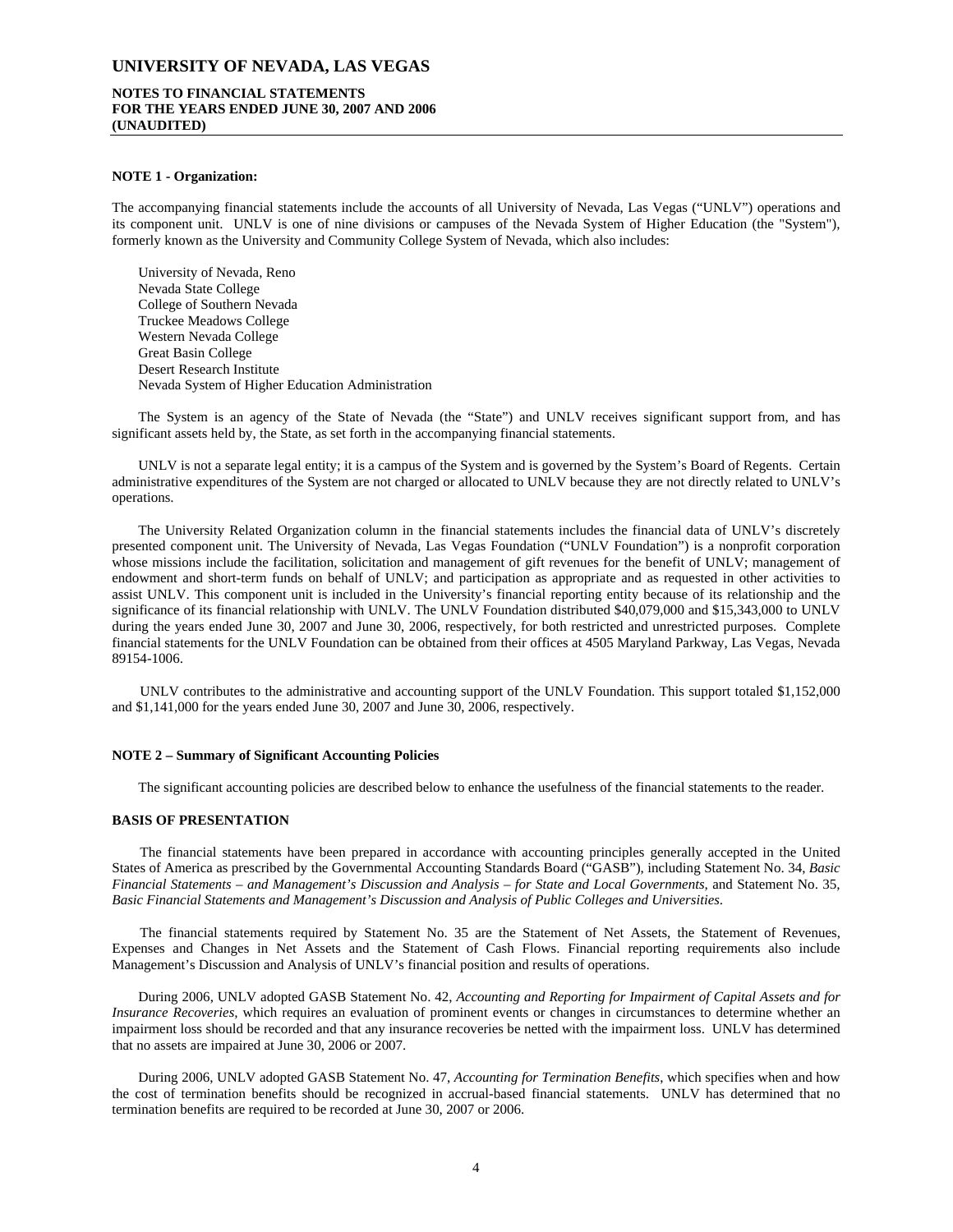# **NOTES TO FINANCIAL STATEMENTS FOR THE YEARS ENDED JUNE 30, 2007 AND 2006 (UNAUDITED)**

#### **BASIS OF ACCOUNTING**

UNLV's financial statements have been prepared on the accrual basis of accounting whereby all revenues are recorded when earned and all expenses are recorded when they have been incurred. UNLV has the option to apply all Financial Accounting Standards Board ("FASB") pronouncements issued after November 30, 1989, unless FASB conflicts with GASB. UNLV has elected not to apply FASB pronouncements issued after the applicable date.

#### **CASH EQUIVALENTS**

All highly liquid investments with an original maturity of three months or less are considered to be cash equivalents.

#### **INVESTMENTS**

UNLV investments are primarily stated at fair value. Fair value of investments is determined from quoted market prices, quotes obtained from brokers or reference to other publicly available market information. Interests in private equity partnerships are based upon valuations provided by the general partners of the respective partnerships as of March 31, adjusted for cash receipts, cash disbursements and securities distributions through June 30. The System believes the carrying amount of these financial instruments is a reasonable estimate of fair value. Because the private equity partnerships are not readily marketable, their estimated value is subject to uncertainty and, therefore, may differ significantly from the value that would have been used had a ready market for such investments existed. Investment transactions are recorded on the date the securities are purchased or sold (trade date). Realized gains or losses are recorded as the difference between the proceeds from the sale and the average cost of the investment sold. Dividend income is recorded on the ex-dividend date and interest income is accrued as earned.

### **INVENTORIES**

Inventories consist primarily of consumable supplies and items held for resale and are stated at either cost or lower of estimated cost or market. Cost is defined as average cost, except in certain instances where the first-in, first-out method is used.

#### **PLEDGES**

In accordance with GASB Statement No. 33, *Accounting and reporting for Non-Exchange Transactions,* private donations are recognized when all eligibility requirements are met, provided that the promise is verifiable, the resources are measurable and collection is probable. Pledges receivable are recorded at net present value using the appropriate discount rate. An allowance for uncollectible pledges is estimated based on collection history and gross pledges receivable are reported net of this allowance.

### **CAPITAL ASSETS**

Capital assets are defined as assets with an initial unit cost of \$2,000 or more and an estimated useful life in excess of one year. Such assets are stated at cost at the date of acquisition or fair market value at date of donation in the case of gifts. The costs of normal maintenance and repairs that do not add to the value of the asset or materially extend the assets' lives are not capitalized. Major outlays for capital assets and improvements are capitalized as projects are constructed. Capital assets acquired through federal grants and contracts where the federal government retains a reversionary interest are capitalized and depreciated. Accumulated depreciation is computed on a straight-line basis over the following estimated useful lives:

| Asset                     | Years    |
|---------------------------|----------|
| Building and improvements | 6 to 40  |
| Land Improvements         | 10 to 15 |
| Machinery and Equipment   | 3 to 18  |
| Library Books             |          |

Collections are capitalized at cost or fair value at the date of donation. The System's collections are protected, preserved and held for public exhibition, education or research and include art and rare book collections which are considered inexhaustible and are therefore not depreciated.

#### **DEFERRED REVENUE**

Deferred revenue primarily includes amounts received from grant and contract sponsors that have not been earned under the terms of the agreement and other revenue received in advance of the event, such as student tuition and fees, fees for housing and dining services, and advanced ticket sales for athletic and other events.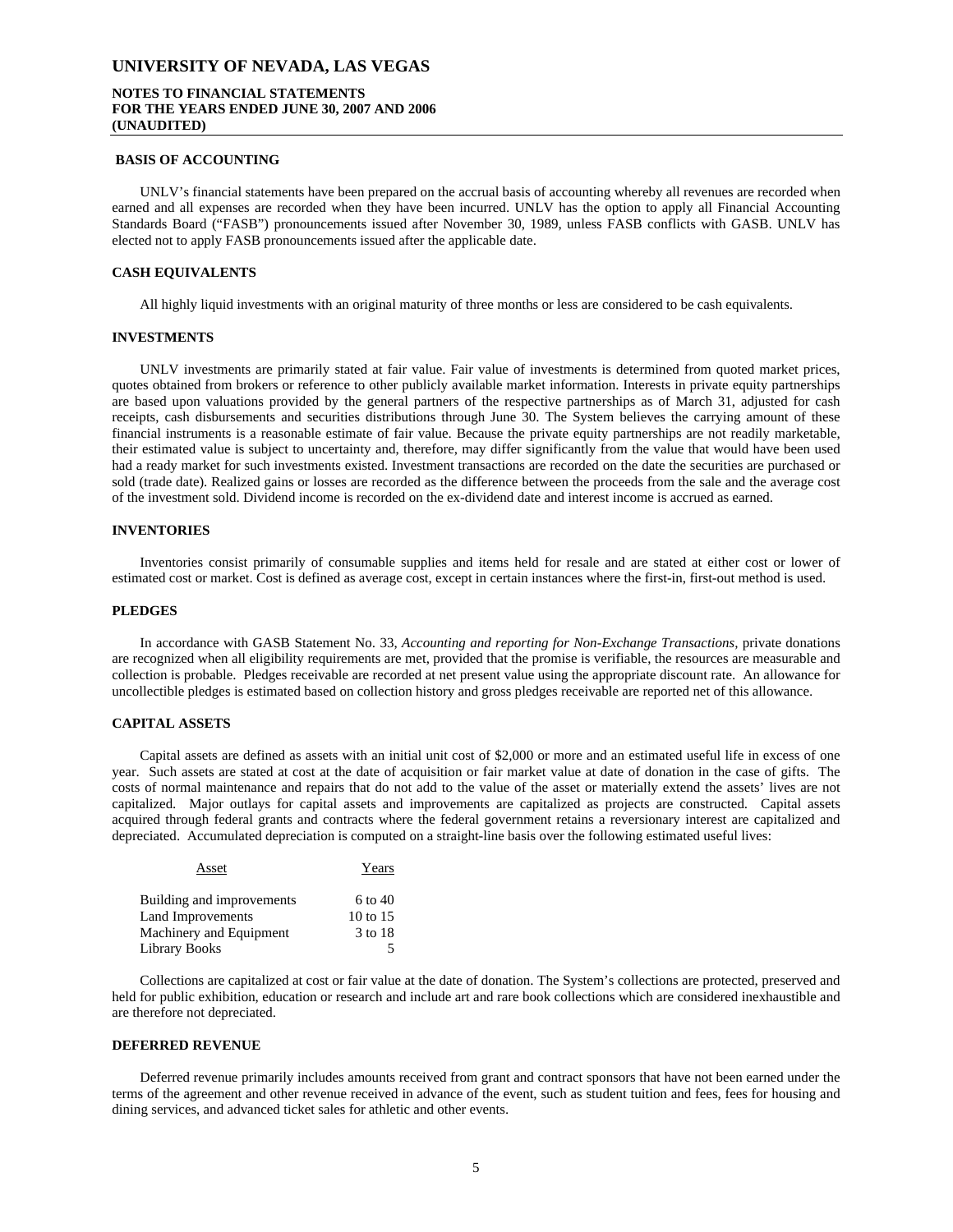# **NOTES TO FINANCIAL STATEMENTS FOR THE YEARS ENDED JUNE 30, 2007 AND 2006 (UNAUDITED)**

### **COMPENSATED ABSENCES**

UNLV accrues annual leave for employees at rates based upon length of service and job classification and compensatory time based upon job classification and hours worked. Such accrued expenses have been classified as a component of employee compensation and benefits in the accompanying Statement of Revenues, Expenses and Changes in Net Assets.

### **FEDERAL REFUNDABLE LOANS**

Certain loans to students are administered by UNLV with funding primarily supported by the federal government. UNLV's Statement of Net Assets includes both the loans receivable and the related federal refundable loan liability representing federal capital contributions owed upon termination of the program.

#### **NET ASSETS**

Net assets are classified as follows:

*Invested in capital assets, net of related debt:* This represents the total investment in capital assets, net of outstanding debt obligations related to those capital assets. To the extent debt has been incurred but not yet expended for capital assets, such amounts are not included as a component of invested in capital assets, net of related debt.

*Restricted net assets – nonexpendable:* Nonexpendable restricted net assets consist of endowment and similar type funds in which donors or other outside sources have stipulated, as a condition of the gift instrument, that the principal is to be maintained inviolate and in perpetuity, and invested for the purpose of producing present and future income, which may either be expended or added to principal.

*Restricted net assets – expendable:* Restricted expendable net assets include resources which must be expended in accordance with restrictions imposed by external third parties.

*Unrestricted net assets:* Unrestricted net assets represent resources that are not subject to externally imposed restrictions. These resources are used for transactions relating to educational and general operations and may be used to meet current expenses for any purpose.

# **OPERATING AND NONOPERATING REVENUES AND EXPENSES**

#### **UNLV:**

Revenues and expenses are classified as operating if they result from providing services and producing and delivering goods. They also include other events that are not defined as capital and related financing, noncapital financing, or investing activities. Grants and contracts representing an exchange transaction are considered operating revenues.

Revenues and expenses are classified as nonoperating if they result from capital and related financing, noncapital financing, or investing activities. Appropriations received to finance operating deficits are classified as noncapital financing activities; therefore, they are reported as nonoperating revenues. Grants and contracts representing nonexchange receipts are treated as nonoperating revenues.

#### **UNLV Foundation:**

Donor contributions are recognized when all eligibility requirements are met, provided that the promise is verifiable, the resources are measurable and collection is probable.

#### **SCHOLARSHIP ALLOWANCES**

Student tuition and fee revenues, and certain other revenues from students, are reported net of scholarship discounts and allowances in the Statements of Revenues, Expenses, and Changes in Net Assets. Scholarship discounts and allowances are the difference between the stated charge for goods and services provided by UNLV, and the amount that is paid by students and/or third parties making payments on the students' behalf. Payments of financial aid made directly to students are classified as scholarships and fellowships expenses.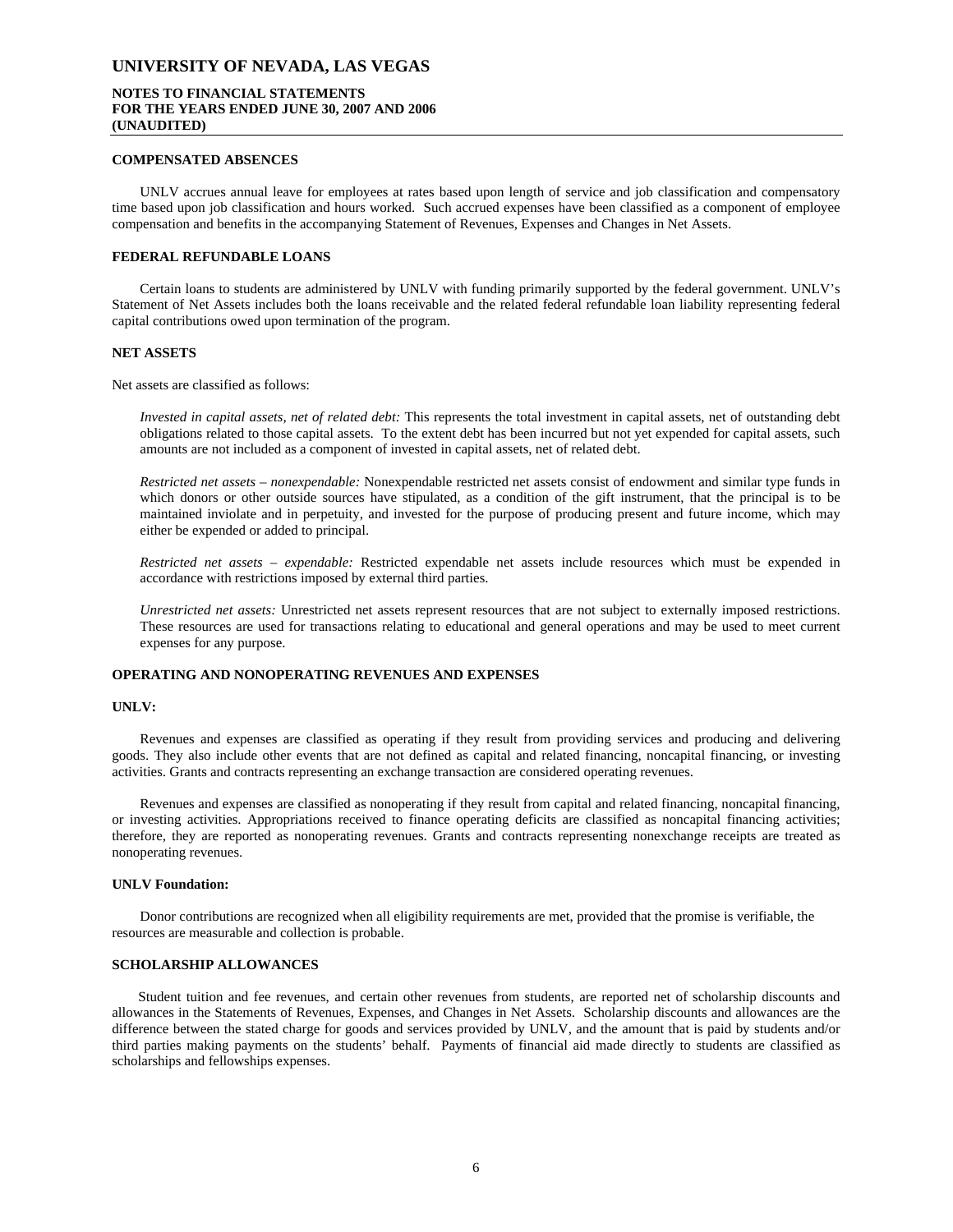# **NOTES TO FINANCIAL STATEMENTS FOR THE YEARS ENDED JUNE 30, 2007 AND 2006 (UNAUDITED)**

#### **GRANTS-IN-AID**

Tuition and fees revenue include grants-in-aid for faculty and staff benefits charged to Employee Compensation and Benefits. Grants-in-aid for fiscal years 2007 and 2006 totaled \$3,496,000 and \$2,991,000 respectively.

# **TAX EXEMPTION**

The System and its discretely presented component units are qualified tax-exempt organizations under the provisions of Section 501(c)(3) of the Internal Revenue Code and are exempt from federal and state income taxes on related income.

### **USE OF ESTIMATES**

The preparation of financial statements in conformity with accounting principles generally accepted in the United States of America requires management to make estimates and assumptions that affect the reported amounts of assets and liabilities and disclosure of contingent assets and liabilities at the date of the financial statements and the reported amounts of revenues and expenditures during the reporting period. Actual amounts could differ from those estimates.

#### **COMPARATIVE INFORMATION**

Certain reclassifications have been made to the 2006 financial statement information in order to conform to the 2007 presentation.

# **NEW ACCOUNTING PRONOUNCEMENTS**

In August 2004, the GASB issued Statement No. 45, *Accounting and Financial Reporting by Employers for Postemployment Benefits other than Pensions,* which requires accrual-based measurement, recognition and disclosure of other postemployment benefit (OPEB) expense, such as retiree medical and dental costs, over the employee's year of service, along with the related liability, net of any plan assets. The provisions of GASB Statement No. 45 for governments that were phase 1 governments, such as the System, for the purpose of implementation of Statement 34—those with annual revenues of \$100 million or more—are effective for fiscal years beginning after December 15, 2006. Management is working with the State of Nevada Public Employees Benefits Program to determine the impact to the System. The anticipated impact is unknown at this time.

In September 2006, the GASB issued Statement No. 48, *Sales and Pledges of Receivables and Future Revenues and Intra-Equity Transfers of Assets and Future Revenues,* which provides guidance when an entity exchanges its interest in the expected future cash flows of a settlement for cash, and is effective for years beginning after December 15, 2006. The System has no activity which would be subject to this pronouncement.

In November 2006, the GASB issued Statement No. 49, *Accounting and Financial Reporting for Pollution Remediation Obligations,* which provides guidance for recording and disclosing activities related to pollution remediation which becomes effective for years beginning after December 15, 2007. The anticipated impact of this pronouncement is unknown at this time.

In May 2007, the GASB issued Statement No. 50, *Pension Disclosures-an amendment of GASB Statements No. 25 and No. 27,* which expands pension disclosure requirements and is effective for years beginning agter June 15, 2007. Management is working with the State of Nevada Public Employees Benefits Program to determine the impact to NSHE. The anticipated impact is unknown at this time.

In June 2007, the GASB issued Statement No. 51, *Accounting and Financial Reporting for Intangible Assets,* which requires most identifiable intangibles to be classified as capital assets and gives guidance on amortization, when appropriate. The Statement is effective for years beginning after June 15, 2009. The anticipated impact of this pronouncement is unknown at this time.

#### **NOTE 3 – Cash and Cash Equivalents:**

Cash and cash equivalents of UNLV are stated at cost, which approximates market, and consists of deposits in money market funds, which are not federally insured and cash in the bank. Substantially all of UNLV's cash and cash equivalents are pooled with that of the other campuses and divisions of the System. At June 30, 2007 and 2006, the System's deposits in money market funds totaled \$87,733,000 and \$139,263,000 respectively, and cash in bank was \$16,521,000 and \$8,133,000, respectively. Of these balances, \$100,000 and \$200,000 at June 30, 2007 and 2006, respectively was covered by the Federal Depository Insurance Corporation ("FDIC"), the remaining deposits are uncollateralized and uninsured. Cash held by State Treasurer at June 30, 2007 and 2006 in the amount of \$64,382,000 and \$25,440,000, respectively, represents funds from certain state appropriations, enacted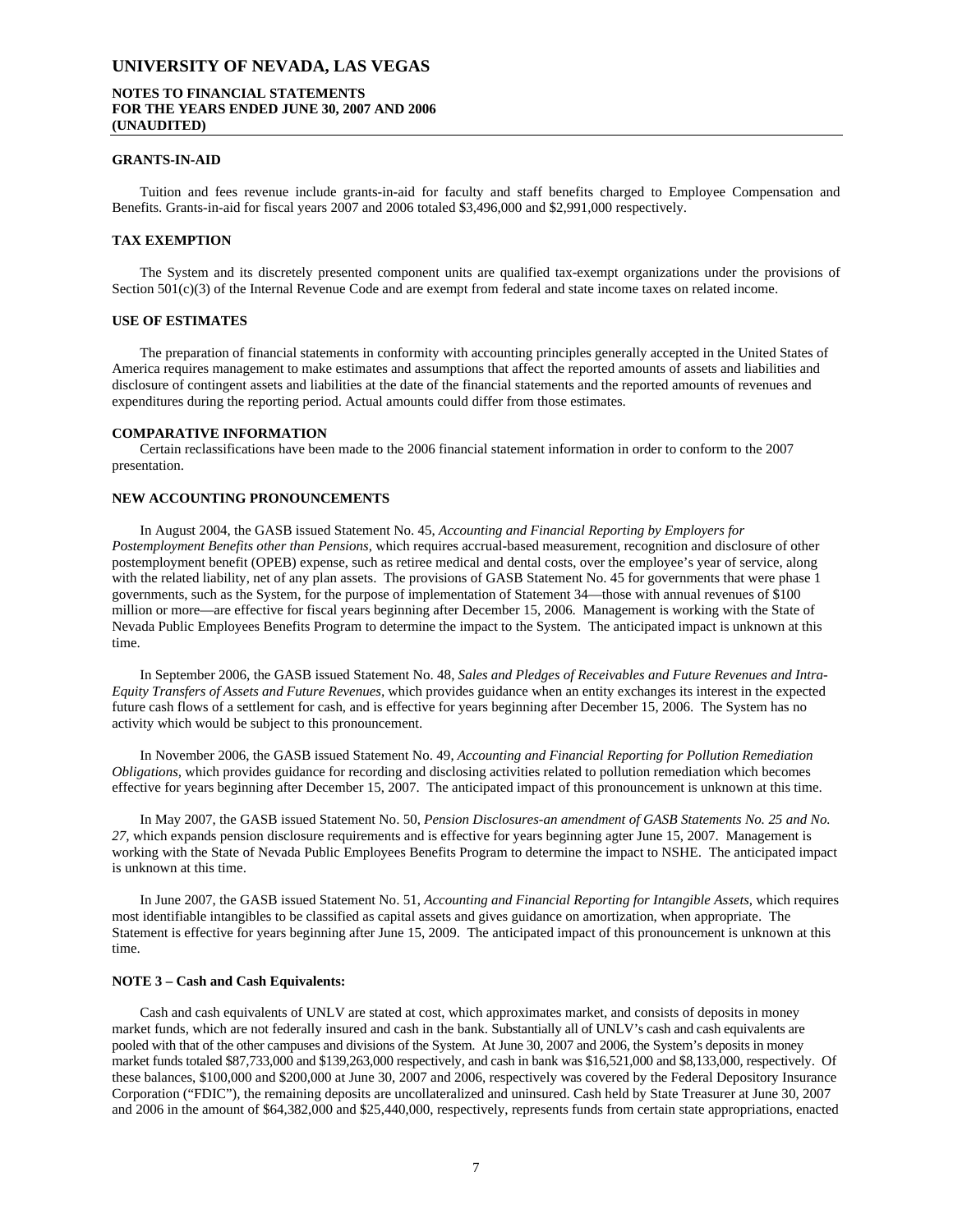# **NOTES TO FINANCIAL STATEMENTS FOR THE YEARS ENDED JUNE 30, 2007 AND 2006 (UNAUDITED)**

to provide UNLV with the funds necessary for the construction of major assets. Such amounts are controlled by the Nevada Public Works Board. Restricted cash and cash equivalents in the amount of \$31,363,000 and \$31,598,000 at June 30, 2007 and 2006, respectively, represents unspent bond proceeds, gifts and other cash balances restricted for use in capital projects. All of the above are included in cash and cash equivalents in the Statement of Cash Flows.

### **NOTE 4** – **Investments:**

Investments are stated at fair value. At June 30, 2007 and 2006, UNLV's operating and endowment investments totaled \$184,585,000 and \$157,304,000, respectively, and such investments were maintained in the Systems' operating and endowment investment pools. At June 30, 2007 and 2006, the System's operating and endowment investment pools totaled \$567,538,000 and \$620,640,000, respectively, and were comprised of the following:

|                                         | 2007              |                   |                   | 2006              |
|-----------------------------------------|-------------------|-------------------|-------------------|-------------------|
|                                         | Cost              | Market Value      | Cost              | Market Value      |
| Mutual funds                            | 319,747,000<br>\$ | 378,905,000<br>\$ | 283,789,000<br>\$ | 320,524,000<br>\$ |
| Guaranteed investment contracts         | 13,758,000        | 13,758,000        | 149,680,000       | 149,680,000       |
| Other partnerships                      | 40,000,000        | 90,477,000        | 40,000,000        | 75,570,000        |
| Private equity partnerships             | 27,832,000        | 48,101,000        | 28,772,000        | 43,101,000        |
| <b>Stocks</b>                           | 9.818,000         | 12,403,000        | 18,160,000        | 21,824,000        |
| Endowment cash and cash equivalents     | 21,409,000        | 21,409,000        | 7,728,000         | 7,728,000         |
| Other investments (including corporate) |                   |                   |                   |                   |
| and U.S. government bonds)              | 2.495,000         | 2.485,000         | 2,237,000         | 2,213,000         |
|                                         | 435,059,000       | 567,538,000       | 530,366,000       | 620,640,000       |

Mutual funds consist of investments in shares of mutual funds with six separate fund managers. Investments held by the various mutual funds, in the approximate proportion of the System's ownership of such mutual funds, are summarized as follows:

|                           | 2007 | 2006  |
|---------------------------|------|-------|
| <b>Stocks</b>             | 36%  | 38%   |
| U.S. government bonds     | 16%  | 25%   |
| International securities  | 29%  | 24%   |
| Cash and cash equivalents | 7%   | 12%   |
| Corporate bonds           | 12%  | $1\%$ |

The Board of Regents has established an investment income distribution policy for pooled investments which serve to mitigate earnings fluctuations at the campus level from year to year. In accordance with this policy, during the years ended June 30, 2007 and 2006, System Administration retained \$14,257,000 and \$5,008,000, respectively, of investment income from UNLV's operating fund investments. Such amount is included in Net Transfers to System Administration in the financial statements.

As of June 30, 2007, the System had entered into various investment agreements with private equity partnerships. Under the terms of certain of these investment agreements, the System is obligated to make additional investments in the private equity partnerships of \$5,154,000.

For purposes of applying GASB Statement No. 40, certain of the System's operating and endowment investments are subject to risks as follows:

### *Credit risk and interest rate risk:*

Certain securities with fixed income are subject to credit risk which is the risk that an issuer of an investment will not fulfill its obligations. Other securities, including obligations of the U.S. government or those explicitly guaranteed by the U.S. government, are not considered to have credit risk. Credit quality is an assessment of the issuer's ability to pay interest on the investment, and ultimately, to pay the principal. Credit quality is evaluated by one of the independent rating agencies, for example Moody's Investors Service or Standard and Poor's. The System's policy for reducing its exposure to credit risk is to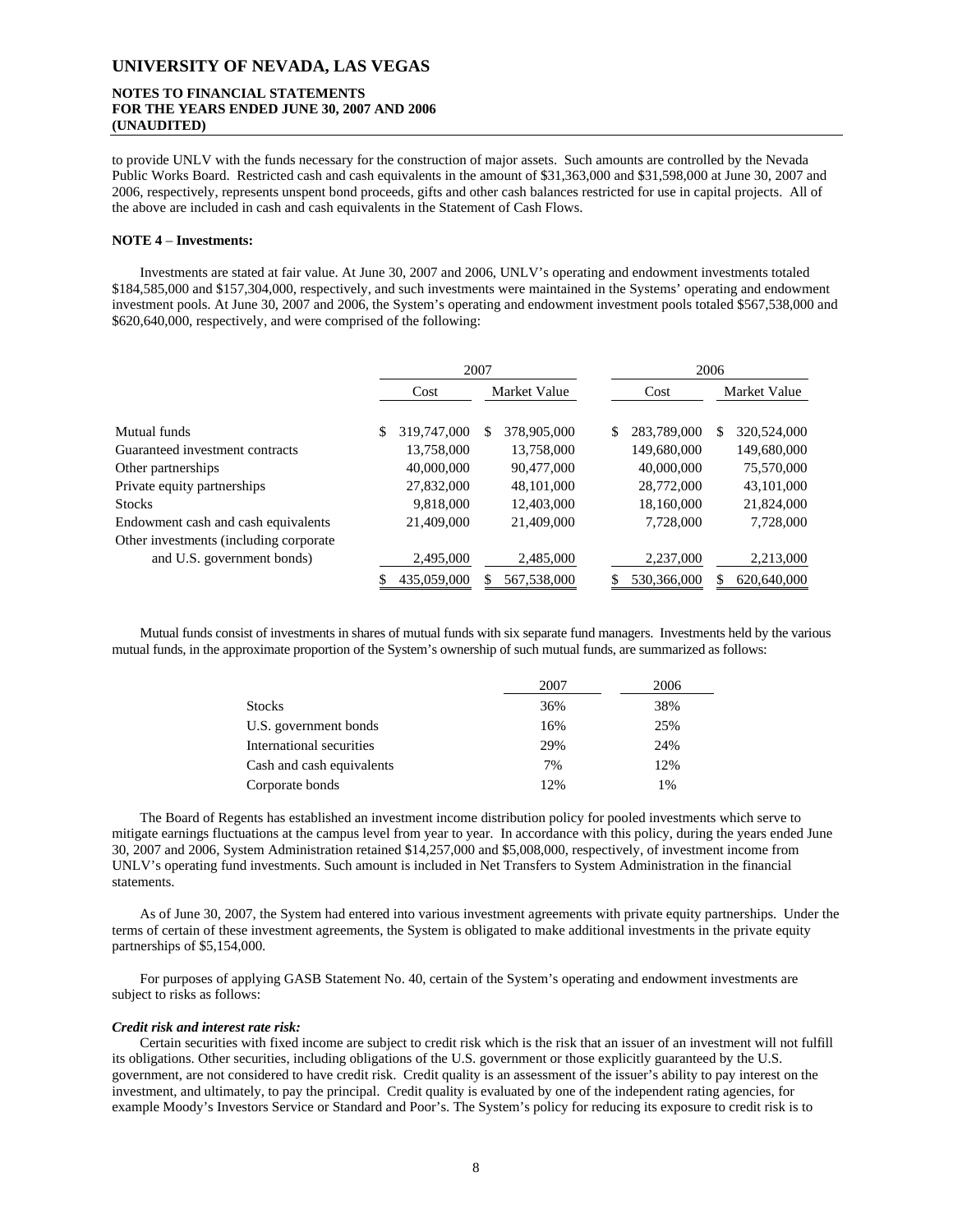# **NOTES TO FINANCIAL STATEMENTS FOR THE YEARS ENDED JUNE 30, 2007 AND 2006 (UNAUDITED)**

maintain a weighted average credit rating of AA or better, and never below A, for investments with credit risk within both the endowment and operating investment pools. With regard to the trusts included in endowment investments which are solely attributable to the University of Nevada, Reno, the System is not the trustee of these investments and, therefore, it currently has no policies with regard to credit risk for these investments.

The credit risk profile for the System's operating and endowment investments at June 30, 2007, is as follows (percentages based on System's total operating and endowment investments at June 30, 2007 as disclosed above):

| US Government - Guaranteed     | S  | 1,466,000    |
|--------------------------------|----|--------------|
| Corporate Bonds:               |    |              |
| AAA                            | S  | 106,000      |
| AA                             | S  | 506,000      |
| A                              | \$ | 370,000      |
| Not Rated                      | \$ |              |
| Commingled Funds:              |    |              |
| US Bond Funds - Not Rated      |    | \$59,103,000 |
| Non-US Bond Funds - Not Rated  |    | \$47,091,000 |
| Money Market Funds - Not Rated |    | \$21,409,000 |

Interest rate risk is the risk that the value of fixed income securities will decline because of changing interest rates. The prices of fixed income securities with a shorter duration to maturity tend to be more sensitive to changes in interest rates, and, therefore, more volatile than those with longer investment lives. The System's policy for reducing its exposure to interest rate risk is to have an average investment life of at least two years for fixed income securities within both the endowment and operating investment pools. With regard to the trusts included in endowment investments which are solely attributable to the University of Nevada, Reno, the System is not the trustee of these investments and, therefore, it currently has no policies with regard to interest rate risk for these investments.

Investments included in the above table have been identified as having interest rate risk and are principally invested in mutual funds. The segmented time distribution for these investments at June 30, 2007, is as follows:

| Less than 1 year   | \$74,093,000 |
|--------------------|--------------|
| 1 to 5 years       | \$41,483,000 |
| 6 to 10 years      | \$11,675,000 |
| More than 10 years | \$16,558,000 |

### *Custodial credit risk:*

Custodial credit risk is the risk that in the event of a failure of the custodian, the System may not be able to recover the value of the investments held by the custodian as these investments are uninsured. Currently, the System does not have a formal policy for custodial credit risk. At June 30, 2007, the following securities were held by various custodial banks and are represented by the following types of investments:

| <b>Mutual Funds</b>            | \$2,152,000   |
|--------------------------------|---------------|
| <b>Stocks</b>                  | \$12,403,000  |
| International                  | 37,000<br>S.  |
| Guranteed Investment Contracts | \$13,758,000  |
| <b>US Government Bonds</b>     | \$1,467,000   |
| Corporate Bonds                | 981,000<br>S. |

#### *Concentration of credit risk:*

Concentration of credit risk is the risk of loss attributed to the magnitude of the System's investments within any one issuer. The System's policy for reducing its exposure to concentration of credit risk is to limit the investments within any one issuer to a maximum of 5% of the System's total operating and endowment investments. At June 30, 2007, there were no investments within any one issuer in an amount that would constitute a concentration of credit risk to the System.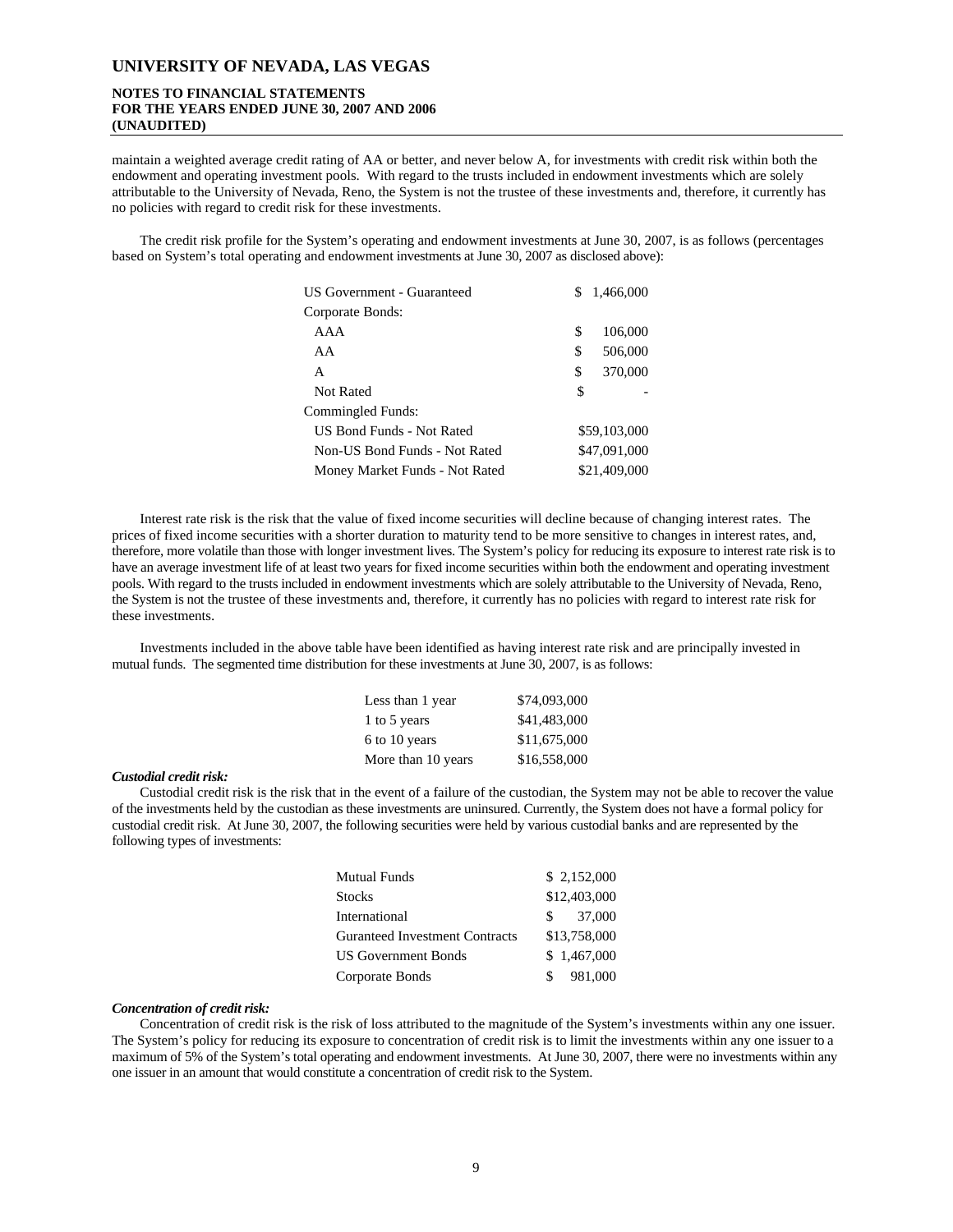# **NOTES TO FINANCIAL STATEMENTS FOR THE YEARS ENDED JUNE 30, 2007 AND 2006 (UNAUDITED)**

#### *Foreign currency risk:*

Foreign currency risk is the risk that changes in exchange rates will adversely affect the fair market value of an investment. At June 30, 2007 the System had \$108,238,000 of investments in international mutual funds subject to foreign currency risk in both the operating and endowment pools. The US dollar balances of international mutual funds organized by the respective foreign currencies are as follows:

| Euro                    | S  | 55,873,000 |
|-------------------------|----|------------|
| Japanese Yen            | \$ | 17,242,000 |
| <b>Swiss Franc</b>      | \$ | 4,243,000  |
| South Korean Won        | \$ | 4,847,000  |
| Canadian Dollar         | \$ | 4,875,000  |
| Taiwan New Dollar       | \$ | 2,520,000  |
| <b>Brazilian Real</b>   | \$ | 1,960,000  |
| Chinese Renmibi         | \$ | 1,737,000  |
| <b>Hong Kong Dollar</b> | \$ | 1,011,000  |
| Australian Dollar       | \$ | 2,437,000  |
| Other                   | S  | 11.494.000 |

#### **NOTE 5 - Endowment Pool:**

Approximately \$54,285,000 and \$48,090,000 of UNLV's endowment fund investments at June 30, 2007 and 2006, respectively, are pooled on a unit market value basis with endowment fund investments of the other campuses and divisions of System.

The endowment pool is comprised of investments in the following at June 30, 2007 and 2006:

|                                    | 2007 | 2006 |
|------------------------------------|------|------|
| <b>Mutual Funds</b>                | 65%  | 67%  |
| <b>Private Equity Partnerships</b> | 22%  | 21%  |
| <b>Stocks</b>                      | 4%   | 8%   |
| Cash and cash equivalents          | 9%   | 4%   |

Each individual fund acquires or disposes of units on the basis of the market value per unit on the preceding quarterly valuation date. The unit market value at June 30, 2007 and 2006 was \$530.31 and \$470.14, respectively.

The System utilizes a spending rule for its pooled endowments, which determines the endowment income to be distributed currently for spending. For the years ended June 30, 2007 and 2006, the Board of Regents' policy authorized a distribution of 4.5% of the average unit market value for the twenty (20) preceding quarters. Under the provisions of this spending rule, \$17.00 was distributed to each time-weighted unit for a total distribution to UNLV of \$1,772,000 and \$1,738,000 during the years ended June 30, 2007 and 2006, respectively.

#### **NOTE 6 – Accounts, Pledges and Loans Receivable**:

Accounts receivable consist primarily of amounts due from students for tuition and fees and from state, local and private sources for grant and contract agreements, and are presented on the accompanying Statements of Net Assets net of allowances of \$4,325,000 for 2007 and \$3,656,000 for 2006.

Loans receivable from students bear interest primarily at 5% per annum and are generally repayable in installments over a five to ten year period commencing nine months from the date of separation from UNLV. A provision for possible uncollectible amounts is recorded on the basis of estimated future losses for such items.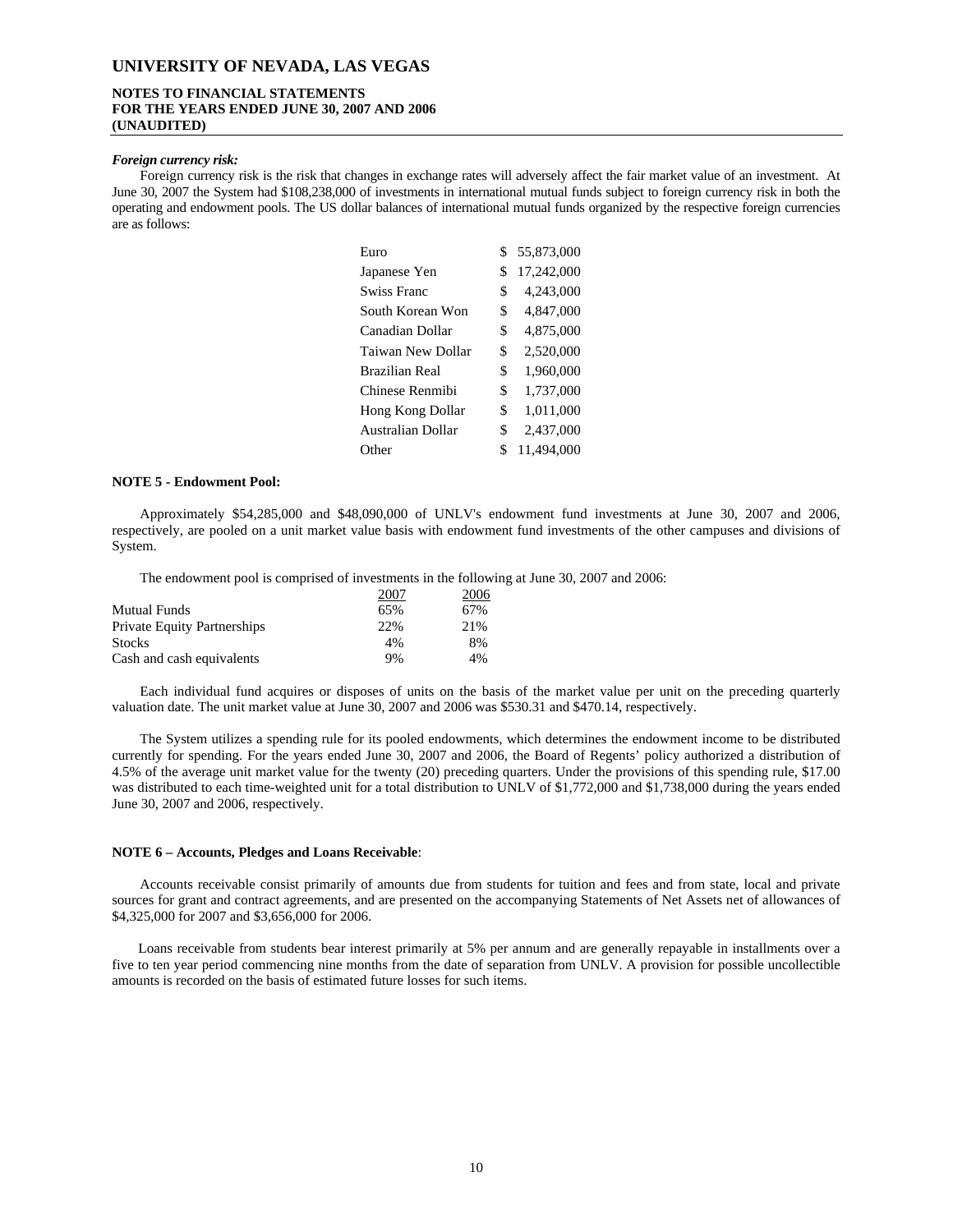# **NOTES TO FINANCIAL STATEMENTS FOR THE YEARS ENDED JUNE 30, 2007 AND 2006 (UNAUDITED)**

UNLV's loans receivable and corresponding allowance for uncollectible loan balances as of June 30, 2007 and 2006 are as follows:

|                                       |   | 2007      | 2006 |           |  |  |
|---------------------------------------|---|-----------|------|-----------|--|--|
| Loans receivable                      | S | 3,699,000 | \$   | 3,673,000 |  |  |
| Less: Allowance for doubtful accounts |   | (230,000) |      | (286,000) |  |  |
| Net loans receivable                  |   | 3,469,000 |      | 3,387,000 |  |  |
| Less: Current portion                 |   | (478,000) |      | (598,000) |  |  |
| Noncurrent loans receivables          |   | 2,991,000 |      | 2,789,000 |  |  |

# **NOTE 7 – Capital Assets:**

Capital asset activity for the year ended June 30, 2007 is as follows:

|                                              | Beginning<br>Balance |          | Additions    | Retirements              | Ending<br><b>Balance</b> |
|----------------------------------------------|----------------------|----------|--------------|--------------------------|--------------------------|
| Capital assets, not being depreciated:       |                      |          |              |                          |                          |
| Construction in progress                     | \$<br>90,953,000     | \$.      | 143,302,000  | $(39,255,000)$ \$<br>\$. | 195,000,000              |
| Land                                         | 14,359,000           | <b>S</b> |              |                          | 14,359,000               |
| Collections                                  | 5,922,000            | S        |              | (42,000)                 | 5,880,000                |
| Total capital assets, not being depreciated  | 111,234,000          |          | 143,302,000  | (39, 297, 000)           | 215,239,000              |
| Capital assets, being depreciated:           |                      |          |              |                          |                          |
| <b>Buildings</b>                             | 526,235,000          |          | 53,856,000   | (5,054,000)              | 575,037,000              |
| Land improvements                            | 33,618,000           |          | 1,207,000    |                          | 34,825,000               |
| Machinery and equipment                      | 77,615,000           |          | 8,158,000    | (2,833,000)              | 82,940,000               |
| Library books and media                      | 65,182,000           |          | 4,463,000    | (61,000)                 | 69,584,000               |
| Total cost                                   | 702,650,000          |          | 67,684,000   | (7,948,000)              | 762,386,000              |
| Less accumulated depreciation for:           |                      |          |              |                          |                          |
| <b>Buildings</b>                             | (141, 379, 000)      |          | (13,974,000) | 4,770,000                | (150, 583, 000)          |
| Land improvements                            | (26,655,000)         |          | (1,446,000)  |                          | (28, 101, 000)           |
| Machinery and equipment                      | (39, 922, 000)       |          | (7,545,000)  | 2,356,000                | (45, 111, 000)           |
| Library books and media                      | (57,270,000)         |          | (3,822,000)  | 61,000                   | (61,031,000)             |
| Total accumulated depreciation               | (265, 226, 000)      |          | (26,787,000) | 7,187,000                | (284, 826, 000)          |
| Total capital assets, being depreciated, net | 437,424,000          |          | 40,897,000   | (761,000)                | 477,560,000              |
| Capital assets, net                          | 548,658,000          |          | 184,199,000  | \$<br>(40,058,000)       | 692,799,000              |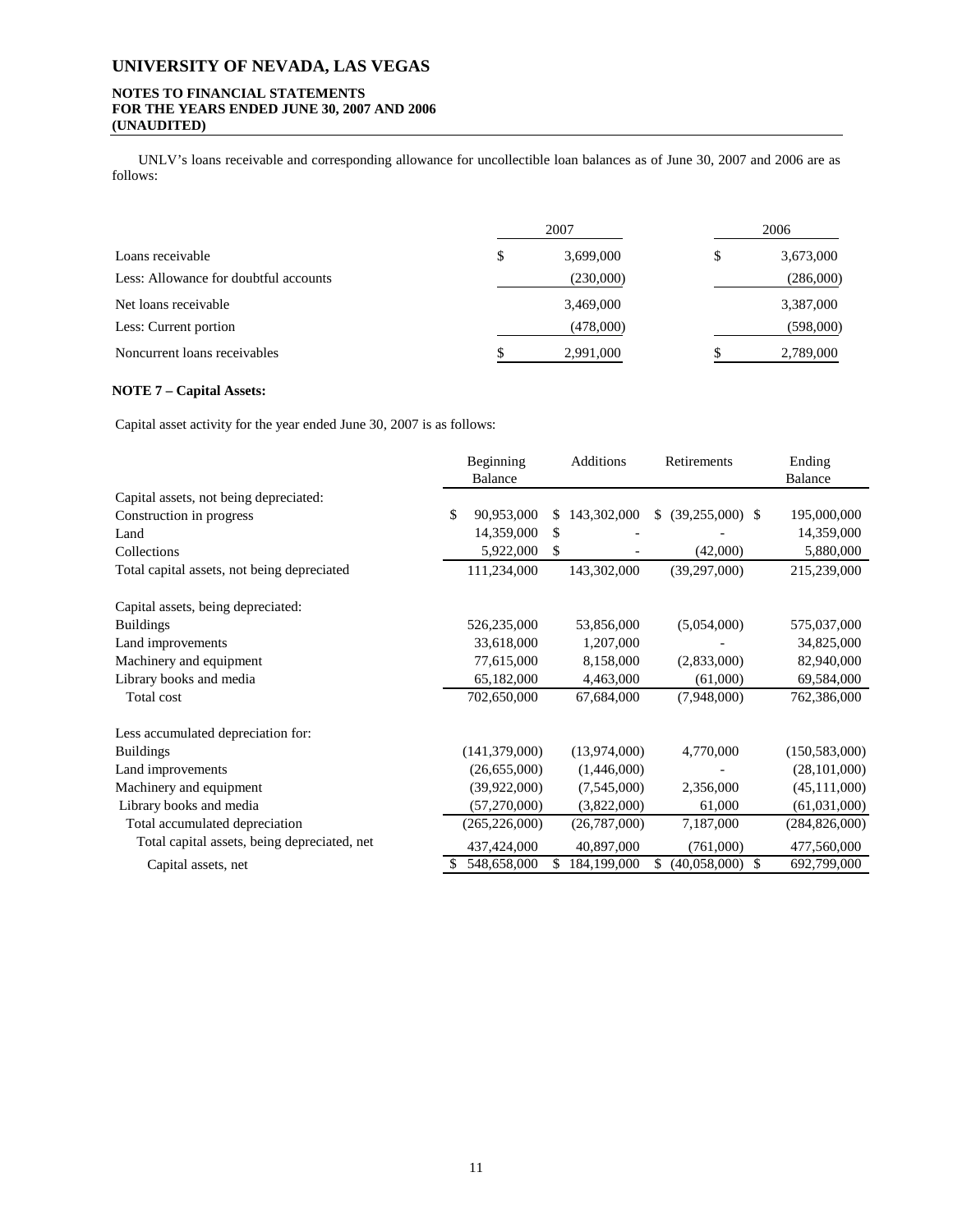# **NOTES TO FINANCIAL STATEMENTS FOR THE YEARS ENDED JUNE 30, 2007 AND 2006 (UNAUDITED)**

Capital asset activity for the year ended June 30, 2006 consists of the following:

|                                              | Beginning        |     | Additions      |    | Retirements         | Ending          |
|----------------------------------------------|------------------|-----|----------------|----|---------------------|-----------------|
|                                              | <b>Balance</b>   |     |                |    |                     | Balance         |
| Capital assets, not being depreciated:       |                  |     |                |    |                     |                 |
| Construction in progress                     | \$<br>20,047,000 | \$. | 76,479,000     | -S | $(5,573,000)$ \$    | 90,953,000      |
| Land                                         | 16,033,000       | \$  | 1,751,000      |    | (3,425,000)         | 14,359,000      |
| Collections                                  | 5,319,000        | \$  | 603,000        |    |                     | 5,922,000       |
| Total capital assets, not being depreciated  | 41,399,000       |     | 78,833,000     |    | (8,998,000)         | 111,234,000     |
| Capital assets, being depreciated:           |                  |     |                |    |                     |                 |
| <b>Buildings</b>                             | 519,633,000      |     | 6,602,000      |    |                     | 526,235,000     |
| Land improvements                            | 31,888,000       |     | 1,730,000      |    |                     | 33,618,000      |
| Machinery and equipment                      | 74,413,000       |     | 11,093,000     |    | (7,891,000)         | 77,615,000      |
| Library books and media                      | 60,277,000       |     | 4,987,000      |    | (82,000)            | 65,182,000      |
| Total cost                                   | 686,211,000      |     | 24,412,000     |    | (7,973,000)         | 702,650,000     |
| Less accumulated depreciation for:           |                  |     |                |    |                     |                 |
| <b>Buildings</b>                             | (128,041,000)    |     | (13,338,000)   |    |                     | (141, 379, 000) |
| Land improvements                            | (25,310,000)     |     | (1,345,000)    |    |                     | (26, 655, 000)  |
| Machinery and equipment                      | (39,769,000)     |     | (7,156,000)    |    | 7,003,000           | (39, 922, 000)  |
| Library books and media                      | (53,756,000)     |     | (3,596,000)    |    | 82,000              | (57,270,000)    |
| Total accumulated depreciation               | (246,876,000)    |     | (25, 435, 000) |    | 7,085,000           | (265, 226, 000) |
| Total capital assets, being depreciated, net | 439,335,000      |     | (1,023,000)    |    | (888,000)           | 437,424,000     |
| Capital assets, net                          | 480,734,000      | \$  | 77,810,000     | \$ | - \$<br>(9,886,000) | 548,658,000     |

The estimated cost to complete property authorized or under construction at June 30, 2007 was \$165,422,000. These costs will be financed by State appropriations, private donations, available resources and/or long-term borrowings. Capitalized interest in the amounts of \$2,341,000 and \$1,474,000 was recorded for the fiscal years ended June 30, 2007 and 2006, respectively.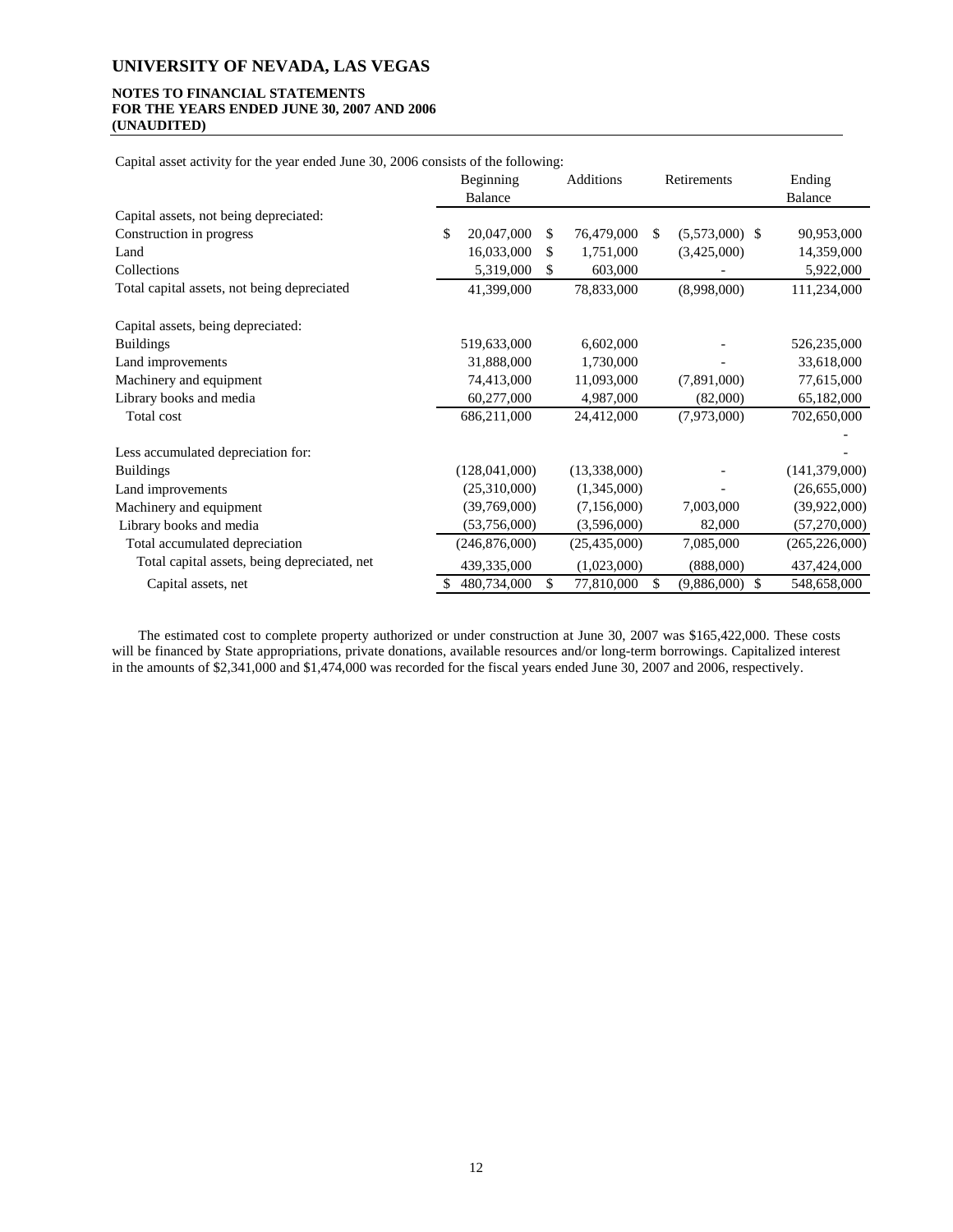# **NOTES TO FINANCIAL STATEMENTS FOR THE YEARS ENDED JUNE 30, 2007 AND 2006 (UNAUDITED)**

# **NOTE 8 - Long-Term Debt:**

Long-term debt at June 30, 2007 consists of the following:

|                                        | <b>Annual Interest</b> | <b>Fiscal Year</b> |                         |                             |                   |             |                 |
|----------------------------------------|------------------------|--------------------|-------------------------|-----------------------------|-------------------|-------------|-----------------|
|                                        | Due                    | Final              | Beginning               |                             |                   | Ending      |                 |
|                                        | Rate                   | Payment            | Balance                 | Additions                   | Reductions        | Balance     | Current         |
| Universities Subordinate Lien          |                        |                    |                         |                             |                   |             |                 |
| Revenue Bonds, Series 1992             | 5.25% to 6.70%         | 2008               | 610,000                 |                             | (295,000)         | 315,000     | 315,000         |
| Universities Refunding Revenue         |                        |                    |                         |                             |                   |             |                 |
| Bonds, Series 1997                     | 4.50% to 6.00%         | 2007               | 567,000                 |                             | (567,000)         |             |                 |
| Universities Revenue                   |                        |                    |                         |                             |                   |             |                 |
| Bonds, Series 1998                     | 4.00% to 5.25%         | 2014               | 4,580,000               |                             | (480,000)         | 4,100,000   | 505,000         |
| Universities Revenue                   |                        |                    |                         |                             |                   |             |                 |
| Bonds, Series 2000                     | 5.00% to 5.75%         | 2011               | 1,605,000               |                             | (290,000)         | 1,315,000   | 305,000         |
| Cox and Parking Garage                 |                        |                    |                         |                             |                   |             |                 |
| Bonds, Series 2000C                    | 5.00% to 5.38%         | 2011               | 23,475,000              |                             | (18,575,000)      | 4,900,000   | 1,140,000       |
| Shadow Lane - Dental School            |                        |                    |                         |                             |                   |             |                 |
| Bond, Series 2001                      | 4.25% to 5.25%         | 2012               | 18,160,000              |                             | (16,095,000)      | 2,065,000   | 380,000         |
| Universities Refunding Revenue         |                        |                    |                         |                             |                   |             |                 |
| Bond, Series 2003A                     | 2.00% to 5.00%         | 2017               | 13,425,000              |                             | (1,061,000)       | 12,364,000  | 2,045,000       |
| Universities Revenue                   |                        |                    |                         |                             |                   |             |                 |
| Bond, Series 2003B                     | 2.00% to 5.00%         | 2034               | 22,140,000              |                             | (365,000)         | 21,775,000  | 360,000         |
| Universities Revenue                   |                        |                    |                         |                             |                   |             |                 |
| Bond, Series 2004A                     | 2.00% to 4.50%         | 2034               | 31,170,000              |                             | (1,310,000)       | 29,860,000  | 1,330,000       |
| Universities Revenue                   |                        |                    |                         |                             |                   |             |                 |
| Bond, Series 2005B                     | 3.25% to 5.00%         | 2036               | 91,045,000              |                             |                   | 91,045,000  | 695,000         |
| <b>Universities Revenue</b>            |                        |                    |                         |                             |                   |             |                 |
| Bond, Series 2005B Refunding           | 3.25% to 5.00%         | 2030               | 12,070,000              |                             |                   | 12,070,000  | 15,000          |
| Certificates of Participation          |                        |                    |                         |                             |                   |             |                 |
| Bond, Series 2006A                     | 4.81% to 5.15%         | 2026               | 11,015,000              |                             |                   | 11,015,000  |                 |
| Certificates of Participation          |                        |                    |                         |                             |                   |             |                 |
| Bond, Series 2006B                     | 4.81% to 4.98%         | 2011               | 1,925,000               |                             |                   | 1,925,000   | 450,000         |
| Premium                                |                        |                    | 6,818,000               |                             | (250,000)         | 6,568,000   | 250,000         |
| Prepaid Interest on Advanced Refunding |                        |                    | (603,000)               | (1,716,000)                 | 253,000           | (2,066,000) | (253,000)       |
| <b>Total Bonds Payable</b>             |                        |                    | 238,002,000             | (1,716,000)                 | (39,035,000)      | 197,251,000 | 7,537,000       |
| Notes Payable                          |                        |                    | 16,193,000              | 39,457,000                  | (1,877,000)       | 53,773,000  | 1,993,000       |
| Total                                  |                        |                    | \$<br>254,195,000<br>\$ | 37,741,000<br>$\mathcal{S}$ | $(40,912,000)$ \$ | 251,024,000 | \$<br>9,530,000 |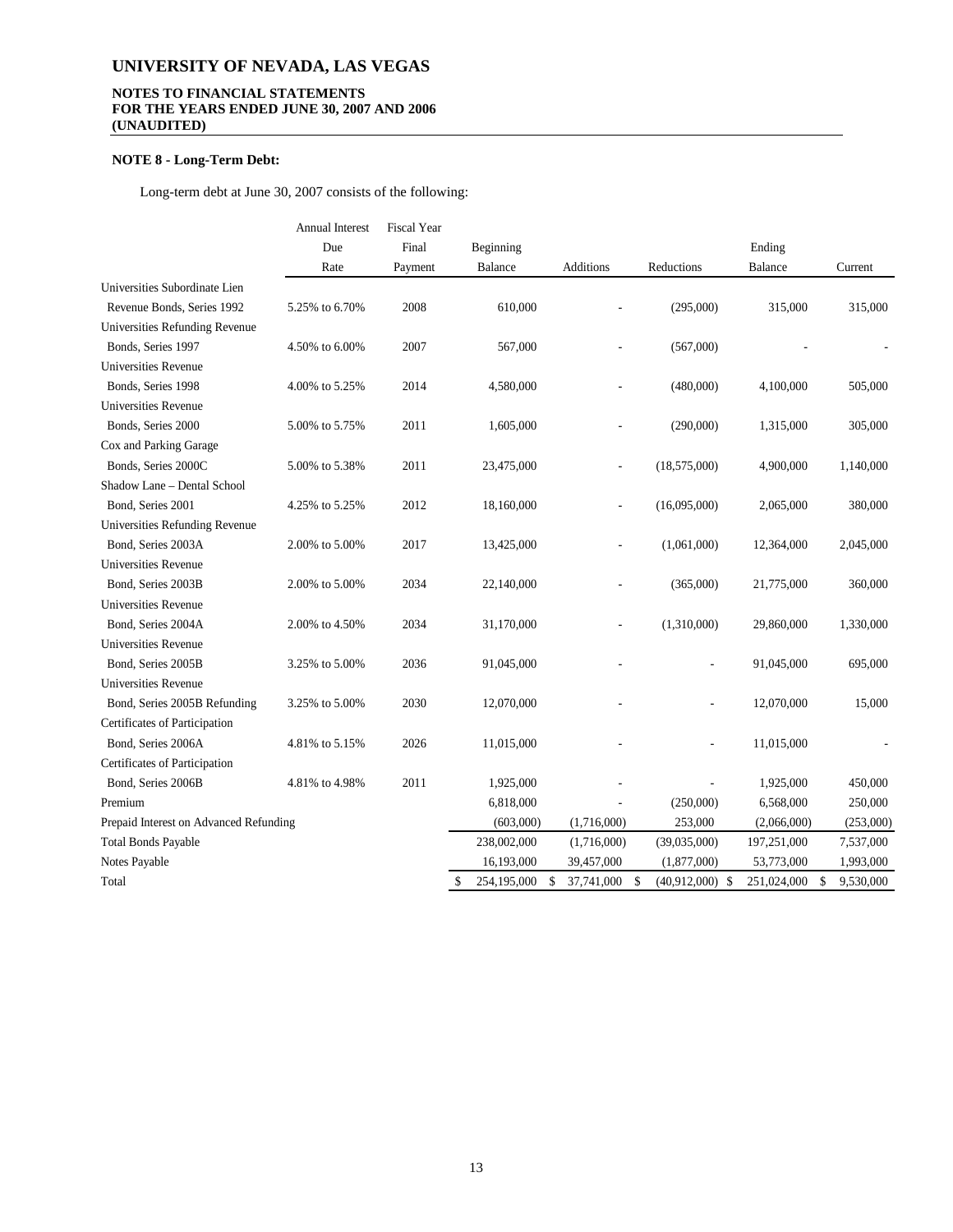# **NOTES TO FINANCIAL STATEMENTS FOR THE YEARS ENDED JUNE 30, 2007 AND 2006 (UNAUDITED)**

Long-term debt at June 30, 2006 consists of the following:

|                                        | Annual Interest | <b>Fiscal Year</b> |                   |                   |                   |                |                 |
|----------------------------------------|-----------------|--------------------|-------------------|-------------------|-------------------|----------------|-----------------|
|                                        | Due             | Final              | Beginning         |                   |                   | Ending         |                 |
|                                        | Rate            | Payment            | Balance           | <b>Additions</b>  | Reductions        | <b>Balance</b> | Current         |
| Universities Subordinate Lien          |                 |                    |                   |                   |                   |                |                 |
| Revenue Bonds, Series 1992             | 5.25% to 6.70%  | 2008               | 890,000           |                   | (280,000)         | 610,000        | 295,000         |
| Universities Refunding Revenue         |                 |                    |                   |                   |                   |                |                 |
| Bonds, Series 1997                     | 4.50% to 6.00%  | 2007               | 1,573,000         |                   | (1,006,000)       | 567,000        | 567,000         |
| <b>Universities Revenue</b>            |                 |                    |                   |                   |                   |                |                 |
| Bonds, Series 1998                     | 4.00% to 5.25%  | 2014               | 5,035,000         |                   | (455,000)         | 4,580,000      | 480,000         |
| <b>Universities Revenue</b>            |                 |                    |                   |                   |                   |                |                 |
| Bonds, Series 2000                     | 5.00% to 5.75%  | 2030               | 13,910,000        | $\overline{a}$    | (12,305,000)      | 1,605,000      | 290,000         |
| Cox and Parking Garage                 |                 |                    |                   |                   |                   |                |                 |
| Bonds, Series 2000C                    | 5.00% to 5.38%  | 2021               | 24,520,000        |                   | (1,045,000)       | 23,475,000     | 1,090,000       |
| Shadow Lane - Dental School            |                 |                    |                   |                   |                   |                |                 |
| Bond, Series 2001                      | 4.25% to 5.25%  | 2032               | 18,515,000        |                   | (355,000)         | 18,160,000     | 370,000         |
| Universities Refunding Revenue         |                 |                    |                   |                   |                   |                |                 |
| Bond, Series 2003A                     | 2.00% to 5.00%  | 2017               | 14,358,000        |                   | (933,000)         | 13,425,000     | 1,061,000       |
| Universities Revenue                   |                 |                    |                   |                   |                   |                |                 |
| Bond, Series 2003B                     | 2.00% to 5.00%  | 2033               | 22,140,000        |                   |                   | 22,140,000     | 365,000         |
| <b>Universities Revenue</b>            |                 |                    |                   |                   |                   |                |                 |
| Bond, Series 2004A                     | 2.00% to 4.50%  | 2034               | 32,450,000        |                   | (1,280,000)       | 31,170,000     | 1,310,000       |
| <b>Universities Revenue</b>            |                 |                    |                   |                   |                   |                |                 |
| Bond, Series 2005B                     | 3.25% to 5.00%  | 2036               |                   | 91,045,000        |                   | 91,045,000     |                 |
| <b>Universities Revenue</b>            |                 |                    |                   |                   |                   |                |                 |
| Bond, Series 2005B Refunding           | 3.25% to 5.00%  | 2030               |                   | 12,070,000        |                   | 12,070,000     |                 |
| Certificates of Participation          |                 |                    |                   |                   |                   |                |                 |
| Bond, Series 2006A                     | 4.81% to 5.15%  | 2026               |                   | 11,015,000        |                   | 11,015,000     |                 |
| Certificates of Participation          |                 |                    |                   |                   |                   |                |                 |
| Bond, Series 2006B                     | 4.81% to 4.98%  | 2011               |                   | 1,925,000         |                   | 1,925,000      |                 |
| Premium                                |                 |                    | 1,019,000         | 6,049,000         | (250,000)         | 6,818,000      | 250,000         |
| Prepaid Interest on Advanced Refunding |                 |                    |                   | (704,000)         | 101,000           | (603,000)      | (151,000)       |
| <b>Total Bonds Payable</b>             |                 |                    | 134,410,000       | 121,400,000       | (17,808,000)      | 238,002,000    | 5,927,000       |
| Notes Payable                          |                 |                    | 170,000           | 16,325,000        | (302,000)         | 16,193,000     | 1,602,000       |
| Total                                  |                 | \$                 | 134,580,000<br>\$ | 137,725,000<br>\$ | $(18,110,000)$ \$ | 254,195,000    | \$<br>7,529,000 |

The revenue bonds are collateralized by tuition and fees, auxiliary enterprises revenues and certain other revenues as defined in the bond indentures.

There are a number of limitations and restrictions contained in the various bond indentures. The System is in compliance with the terms, covenants, provisions and conditions of the various bond indentures as they relate to the payment of bond interest and principal when due and maintenance of insurance coverage.

The most restrictive covenants of the various bond indentures require the various divisions and campuses of the System to maintain minimum levels of revenues, as defined in the indentures.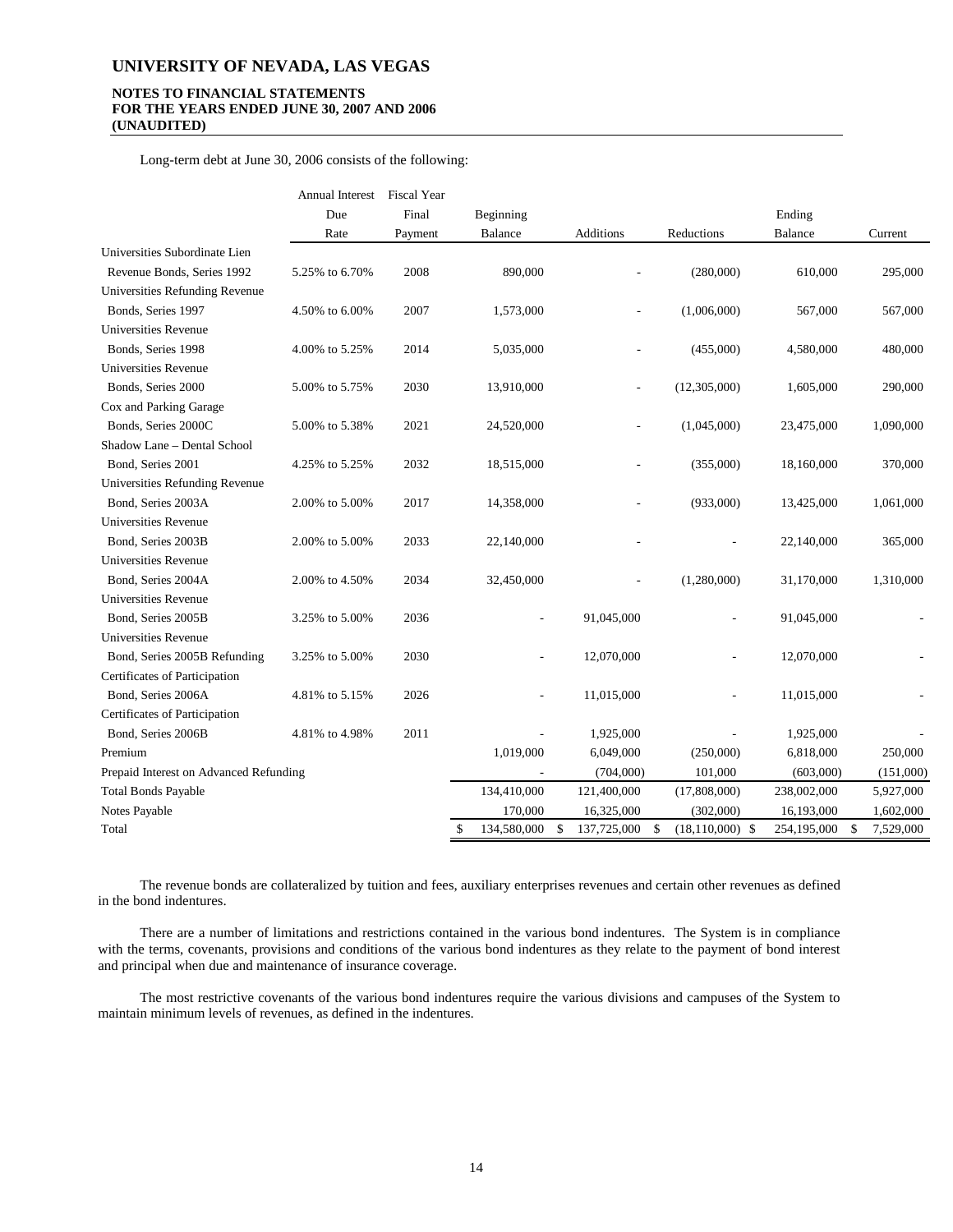### **NOTES TO FINANCIAL STATEMENTS FOR THE YEARS ENDED JUNE 30, 2007 AND 2006 (UNAUDITED)**

Scheduled maturities of long-term debt for the years ending June 30 are as follows:

|    | Principal   |  | Interest |             |
|----|-------------|--|----------|-------------|
| \$ | 9,530,000   |  | \$       | 10,155,000  |
|    | 9,215,000   |  |          | 10,242,000  |
|    | 9,755,000   |  |          | 9,862,000   |
|    | 11,182,000  |  |          | 8.768,000   |
|    | 10,066,000  |  |          | 8,398,000   |
|    | 53,253,000  |  |          | 36,052,000  |
|    | 45,757,000  |  |          | 26,196,000  |
|    | 41,536,000  |  |          | 17,181,000  |
|    | 35,039,000  |  |          | 9,248,000   |
|    | 25,691,000  |  |          | 1,680,000   |
| ፍ  | 251,024,000 |  | \$       | 137,782,000 |
|    |             |  |          |             |

In July 2007, as part of a comprehensive plan to restructure support for the UNLV Foundation's activities, UNLV assumed and paid the \$1,120,000 balance of the UNLV Foundation Revenue Bond in full from institutional capital improvement fees.

#### **NOTE 9 – Obligations Under Capital Leases**:

Obligations under capital leases were as follows for the year ending June 30, 2007:

|                           | Beginning |  | Ending    |                  |  |           |    |           |
|---------------------------|-----------|--|-----------|------------------|--|-----------|----|-----------|
|                           | Balance   |  | Additions | Reductions       |  | Balance   |    | Current   |
| Capital lease obligations | 6.327,000 |  | 132.000   | $(1,091,000)$ \$ |  | 5,368,000 | -S | 1,026,000 |

The following buildings and equipment included in the accompanying financial statements were leased under capital leases as of June 30, 2007 and 2006:

|                                | 2007        | 2006        |
|--------------------------------|-------------|-------------|
| Buildings and improvements     | 4,600,000   | 4,600,000   |
| Machinery and equipment        | 6,404,000   | 6,272,000   |
| Total                          | 11,004,000  | 10,872,000  |
| Less: Accumulated depreciation | (4,065,000) | (3,346,000) |
| Total                          | 6,939,000   | 7,526,000   |

Total interest expense under capital lease agreements and included in the accompanying financial statements was \$251,000 and \$335,000 for the years ended June 30, 2007 and 2006, respectively.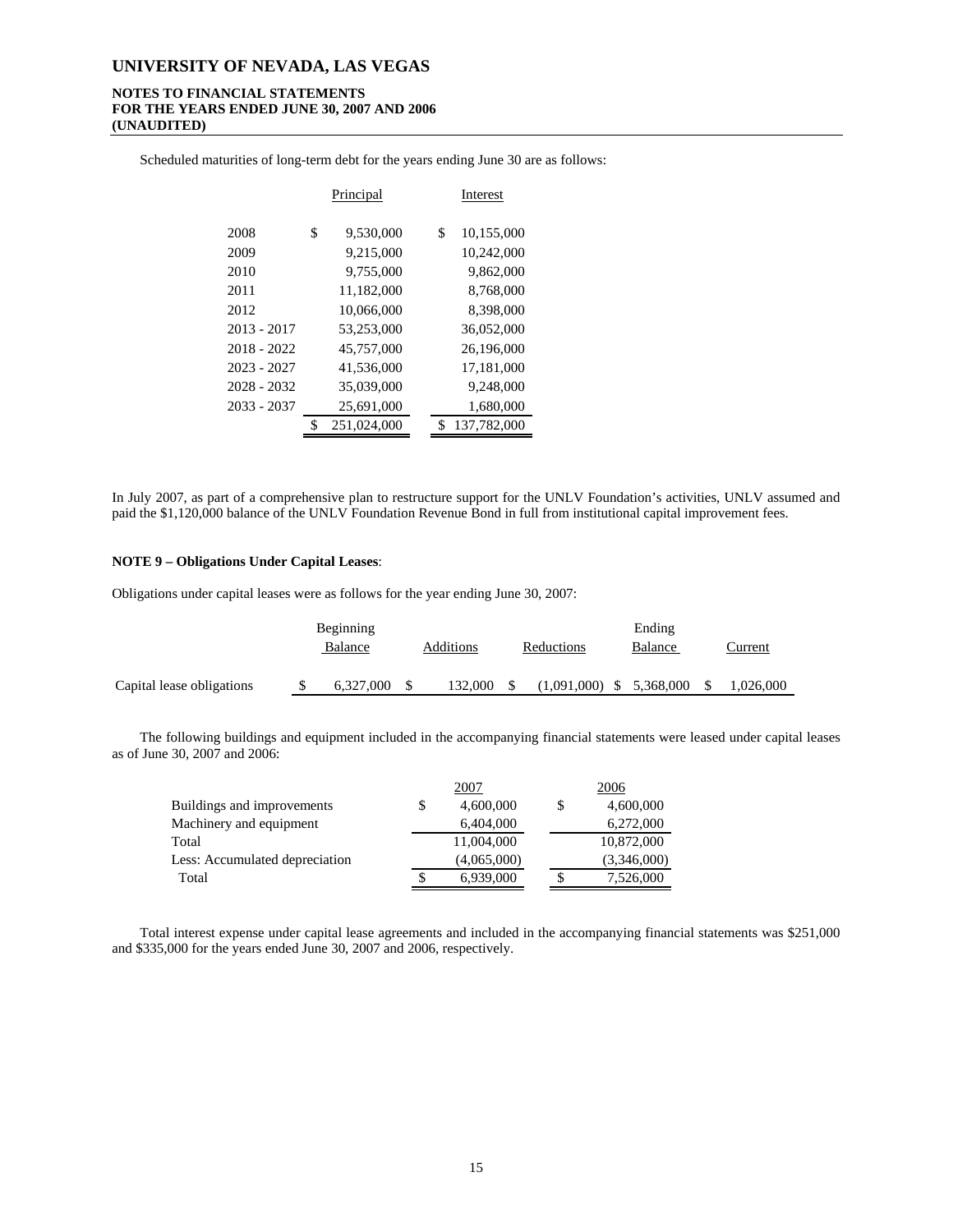# **NOTES TO FINANCIAL STATEMENTS FOR THE YEARS ENDED JUNE 30, 2007 AND 2006 (UNAUDITED)**

#### **NOTE 10 – Other Current and Noncurrent Liabilities Activity:**

UNLV's activity with respect to other liabilities for the year ended June 30, 2007 was as follows:

|                           | Beginning  |                  |              |     | Ending         | Current    |
|---------------------------|------------|------------------|--------------|-----|----------------|------------|
|                           | Balance    | <b>Additions</b> | Reductions   |     | <b>Balance</b> | Portion    |
|                           |            |                  |              |     |                |            |
| Refundable advances under |            |                  |              |     |                |            |
| federal loan program      | 2.669,000  | 623,000 \$       | (631,000)    | \$. | $2.661,000$ \$ |            |
| Compensated absences      | 11,577,000 | 8,348,000        | (7,178,000)  |     | 12,747,000     | 8,746,000  |
| Deferred revenue          | 14.243,000 | 16,800,000       | (13,823,000) |     | 17.220,000     | 16,813,000 |
| Total                     | 28,489,000 | 25,771,000       | (21,632,000) |     | 32,628,000     | 25,559,000 |

UNLV's activity with respect to other liabilities for the year ended June 30, 2006 was as follows:

|                           | Beginning    |                  |                |   | Ending         | Current    |
|---------------------------|--------------|------------------|----------------|---|----------------|------------|
|                           | Balance      | <b>Additions</b> | Reductions     |   | Balance        | Portion    |
|                           |              |                  |                |   |                |            |
| Refundable advances under |              |                  |                |   |                |            |
| federal loan program      | 2,797,000 \$ | 572,000 \$       | (700,000)      | S | $2,669,000$ \$ |            |
| Compensated absences      | 10,845,000   | 7.855.000        | (7,123,000)    |   | 11,577,000     | 7,707,000  |
| Deferred revenue          | 16,008,000   | 13.959.000       | (15, 724, 000) |   | 14.243,000     | 13,823,000 |
| Total                     | 29,650,000   | 22,386,000 \$    | (23,547,000)   |   | 28,489,000     | 21,530,000 |

#### **NOTE 11 – Extinguishment of Debt:**

At June 30, 2007 and 2006, debt in the amount of \$45,240,000 and \$12,110,000, respectively, was considered extinguished through refunding of prior issues by a portion of the current issues. Sufficient proceeds were invested in state and local government securities and placed in escrow to assure the timely payment of the maturities of prior issues. Neither the debt nor the escrowed assets are reflected in the financial statements.

#### **NOTE 12 – Irrevocable Letter of Credit:**

In connection with its workers compensation liability coverage, the System is required to maintain a \$834,000 standby letter of credit. An additional letter of credit was established in April 2004 in connection with the System's self-insured workers compensation liability coverage in the amount of \$2,290,000. A letter of credit was established in July 2003 in connection with the DRI Lease Revenue Bond in the amount of \$2,100,000. No advances were made under the letters of credit during the years ended June 30, 2007 and 2006.

#### **NOTE 13 - Pension Plans:**

Substantially all permanent employees of the System are covered by retirement plans. Classified employees are covered by the State of Nevada Public Employees Retirement System ("PERS"), a cost-sharing multiple-employer public employee retirement system. Professional employees are covered under PERS or up to four Alternative Retirement Plans.

All permanent System classified employees are mandated by State law to participate in PERS. Employees who retire with 5 or more years of service at age 65, 10 or more years of service at age 60 or with 30 years or more of service at any age are entitled to a retirement benefit, payable monthly for life, equal to 2.67 percent of the employee's average compensation for each year of service up to 30 years, with a maximum of 75 percent. An employees' average compensation is the average of the employee's highest compensation for 36 consecutive months. A diminished benefit is provided to all eligible employees upon early retirement, if such employees have achieved the years of service required for regular retirement. PERS also provides death and disability benefits. Benefits are established by State statute.

The authority for establishing and amending the obligation to make contributions is provided by statute. Contribution rates are also established by statute. Active employees contribute to PERS at a rate of either 10.5% or 0% of annual covered wages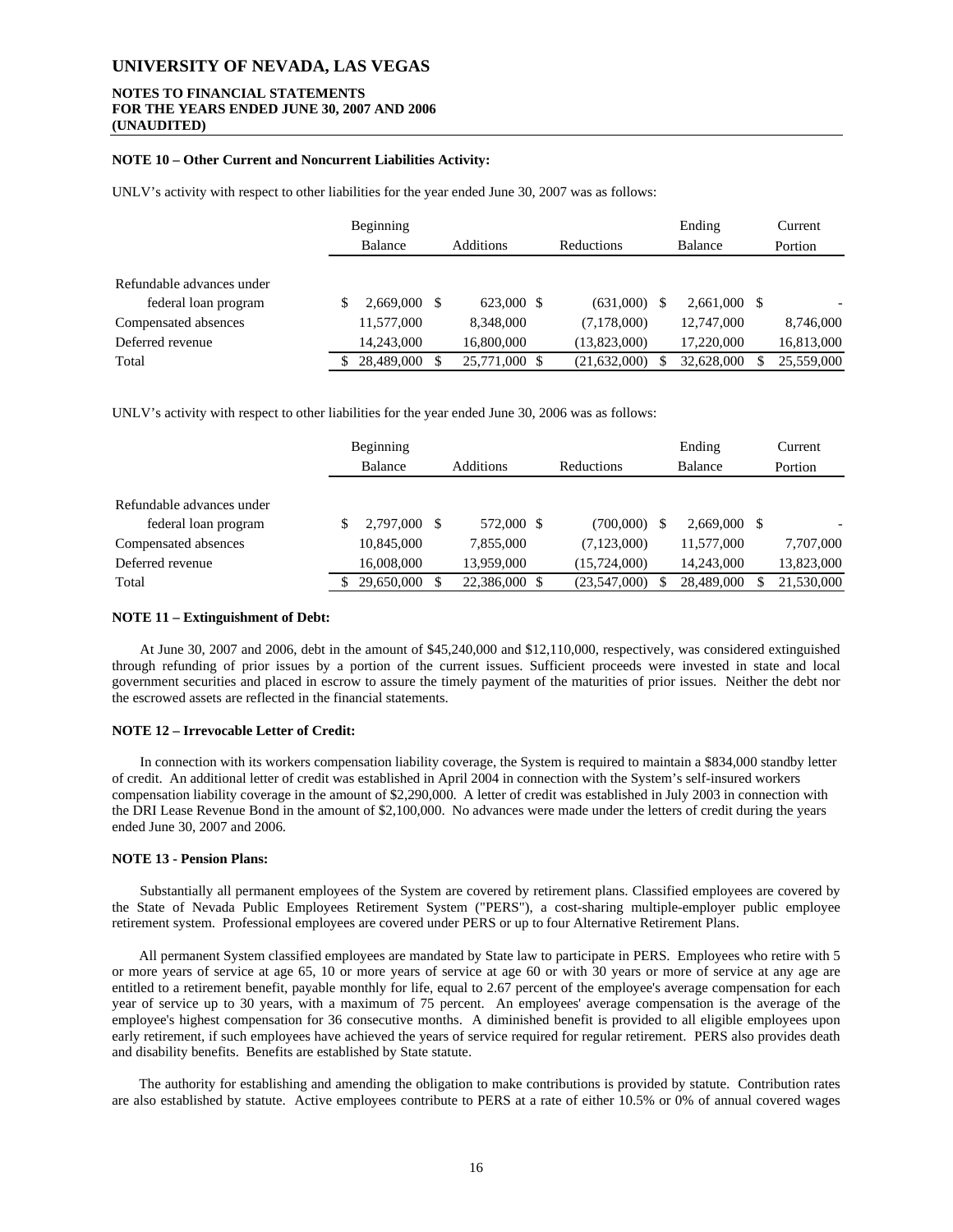# **NOTES TO FINANCIAL STATEMENTS FOR THE YEARS ENDED JUNE 30, 2007 AND 2006 (UNAUDITED)**

depending on the contribution option selected. The System is required to contribute to PERS at a rate of either 10.5% or 20.25% of annual covered wages, depending on the option selected by the employee. The System is not liable for any unfunded liabilities of PERS.

PERS issues a comprehensive annual financial report that includes financial statements and required supplementary information. The report may be obtained by writing to PERS at 693 W. Nye Lane, Carson City, NV 89703-1599.

In addition to PERS, certain exempt employees have the option of participating in various retirement plans provided through the Teachers Insurance and Annuity Association and the College Retirement Equities Fund, the American Century Family of Funds, VALIC, and Fidelity Investments. Under these defined contribution plans, the System and participants make annual contributions to purchase individual, fixed or variable annuities equivalent to retirement benefits earned or to participate in a variety of mutual funds.

UNLV's contribution to all retirement plans for the years ended June 30, 2007, 2006 and 2005, was approximately \$23,107,000, \$20,161,000 and \$18,260,000, respectively, equal to the required contribution for those years.

#### **NOTE 14 – Contingent Liabilities**

UNLV is a defendant or co-defendant in legal actions. Based on present knowledge and advice of legal counsel, UNLV management believes any ultimate liability in these matters, in excess of insurance coverage, will not materially affect the net assets, changes in net assets or cash flows of UNLV.

#### **NOTE 15 – Functional Classifications:**

The following is the functional classifications of operating expenses reported on the Statement of Revenues, Expenses and Changes in Net Assets for the years ended June 30, 2007 and 2006:

|                                     | 2007              | 2006              |
|-------------------------------------|-------------------|-------------------|
| Instruction                         | \$<br>161,418,000 | 146,019,000<br>\$ |
| Research                            | 46,513,000        | 40,841,000        |
| <b>Public Service</b>               | 10,813,000        | 11,872,000        |
| Academic Support                    | 54,042,000        | 49.167.000        |
| <b>Institutional Support</b>        | 26,278,000        | 24,716,000        |
| <b>Student Services</b>             | 52,725,000        | 44,348,000        |
| Operations and Maintenance of Plant | 38,187,000        | 38,303,000        |
| Scholarships and Fellowships        | 15,391,000        | 15,125,000        |
| <b>Auxiliary Enterprises</b>        | 39,574,000        | 32,891,000        |
| <b>Other Expenditures</b>           |                   | 60,000            |
| Depreciation                        | 26,787,000        | 25,435,000        |
| <b>Total Expenses</b>               | \$<br>471,728,000 | 428,777,000       |

#### **NOTE 16 – Related Organization:**

As described in Note 1, the Related Organization columns in the financial statements includes the financial data of UNLV's discretely presented campus foundation.

#### UNLV Foundation:

The UNLV Foundation discloses its deposits with financial institutions, investments, and reverse repurchase agreements in accordance with GASB Statement No. 40, *Deposit and Investment Risk Disclosures-an amendment of GASB Statement No. 3*.

#### *Custodial Credit Risk*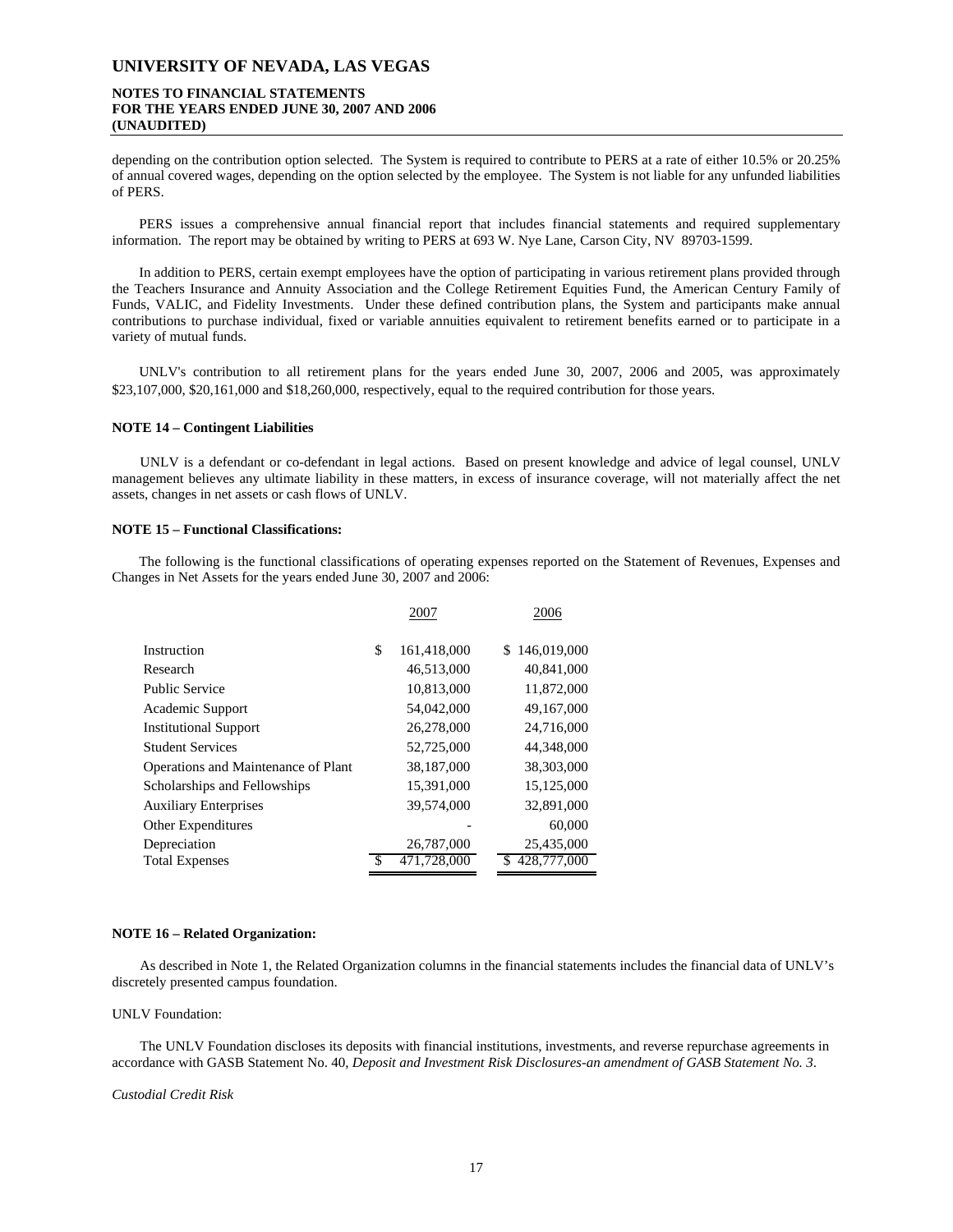# **NOTES TO FINANCIAL STATEMENTS FOR THE YEARS ENDED JUNE 30, 2007 AND 2006 (UNAUDITED)**

The custodial credit risk for deposits is the risk that, in the event of a failure of a depository financial institution, the UNLV Foundation will not be able to recover deposits or collateral securities that are in the possession of an outside party. The UNLV Foundation does not have a deposit policy for custodial credit risk. Of the cash balances held by custodians at June 30, 2007 and 2006, \$204,000 and \$109,000, respectively was covered by the FDIC and \$2,991,000 and \$147,000, respectively, was uninsured. Of the cash equivalent balance, \$200 was covered by Securities Investor Protection Corporation ("SIPC") and \$2,053,000 and \$2,974,000, respectively, was covered by the Customer Asset Protection Company ("CAPCO"), excess protection provided by two brokerages. In addition, \$736,000 and \$644,000, respectively, was held in a bank and was uninsured, however, the cash and cash equivalents are invested in a money market account that is backed by the full faith and credit of the U.S. Government.

Investments in the custody of two brokerages are covered by CAPCO. Investments in the custody of the bank are in the nominee name of the bank and held by the Depository Trust Company.

Investments include the following at June 30, 2007 and 2006:

|                                                      | 2007          | 2006           |
|------------------------------------------------------|---------------|----------------|
| Mutual funds                                         | \$2,309,000   | 2,462,000<br>S |
| <b>Common Stock</b>                                  | 45,968,000    | 39,763,000     |
| U.S. government obligations                          | 11,761,000    | 28,376,000     |
| Corporate obligations                                | 12,420,000    | 10.854,000     |
| Asset-backed securities                              | 19,934,000    | 12,288,000     |
| Total marketable securities at cost                  | 92,392,000    | 93,743,000     |
| Net unrealized gain (loss) on noncurrent investments | 11,368,000    | 6,690,000      |
| Total fair value of noncurrent investments           | \$103,760,000 | \$100,433,000  |

#### *Credit Risk*

Credit risk is the risk that an issuer will not fulfill its obligations. The UNLV Foundation reduces its exposure to credit risk with policy guidelines that instruct money managers to purchase securities rated investment grade or better. However, up to 25% (+/-5%) of the fixed-income portfolios may be allocated to below-investment-grade securities.

| Corporate Bonds   | Total     | AAA                            | AA                       | A                             | <b>BBB</b>               | Below<br>Investment<br>Grade |
|-------------------|-----------|--------------------------------|--------------------------|-------------------------------|--------------------------|------------------------------|
| Restricted fund - |           |                                |                          |                               |                          |                              |
| Schater Cullen    | 28,000    | \$<br>$\overline{\phantom{0}}$ | $\overline{\phantom{0}}$ | S<br>$\overline{\phantom{0}}$ | $\overline{\phantom{0}}$ | 28.000<br>\$                 |
| Payden & Rygel    | 4,366,000 | 44,000                         | 774,000                  | 1.502.000                     | 2,046,000                | $\overline{\phantom{0}}$     |
| Endowment fund:   |           |                                |                          |                               |                          |                              |
| Wachovia          | 1.724.000 | ۰                              | 810,000                  | 713,000                       | 201,000                  |                              |
| Loomis Sayles     | 5,929,000 | 274,000                        | 218,000                  | 1,097,000                     | -                        | 4,340,000                    |
| Tradewinds-NWO    | 314,000   |                                |                          | 44,000                        |                          | 270,000                      |

Note: U.S. Government obligations, asset-backed securities, and mutual funds are not included.

#### Interest Rate Risk

Interest rate risk is the risk that changes in interest rates will adversely affect the fair value of an investment. The UNLV Foundation's policy guidelines on maturity parameters state that the fixed-income portfolio's average weighted duration is to remain within 20% of the benchmark duration.

For the restricted fund, the Lehman Aggregate Index average maturity as of June 30, 2007, was 6.23 years. The fixedincome portfolio's average maturity was 9.60 years. Interest rates range from 2.84% to 8.875%.

| <b>Maturity</b><br>Under 1 Year | <b>Maturity</b><br>1-5 Years | Maturity<br>5-10 Years | Maturity<br>Over 10 Years | Total        |
|---------------------------------|------------------------------|------------------------|---------------------------|--------------|
| \$2,145,000                     | \$2,673,000                  | \$10,743,000           | \$3,990,000               | \$19,551,000 |

For the endowment fund, the Lehman Aggregate Bond Index average maturity as of June 30, 2007, was 7.30 years. The fixed-income portfolio's average maturity was 7.10 years. Interest rates range from 2.375% to 8.875%.

| Maturity | Maturity | Maturity | Maturity |
|----------|----------|----------|----------|
|          |          |          |          |